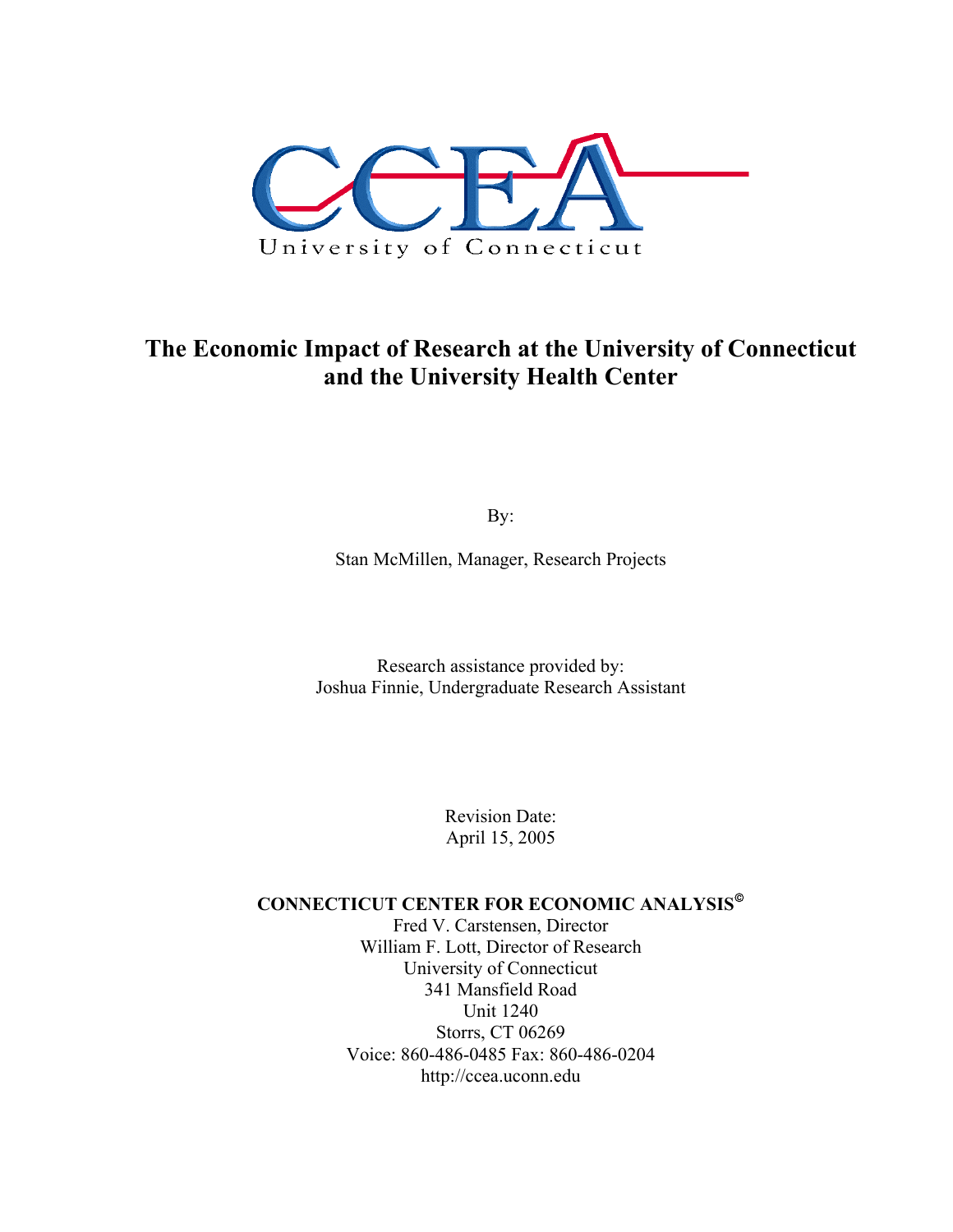# Executive Summary

 Research at the University of Connecticut (UConn) and the University Health Center (UCHC) has a significant impact on Connecticut's economy. More than \$188 million in external funding flowed into UConn and UCHC research programs in FY2003. This flow of funds in large measure leverages the graduate programs at UConn and UCHC that in turn employ faculty and graduate students, as well as administrative and support staff in the research enterprise. Through multiplier effects across the state, these research dollars create more than 5,113 jobs, adding \$397 million in new GSP and \$283 million in new personal income each year in the long run. That is, absent UConn and UCHC research activity, employment in Connecticut would be lower by about 5,113 jobs each year in the long run. This result assumes that the flow of research dollars is constant in inflation-adjusted terms into the future. Similarly, absent UConn and UCHC research activity, Connecticut would experience reduced gross state product and personal income levels from now on of about \$397 million in GSP and \$283 million in personal income each year in the long run.

 More than these hard numbers, research activity at UConn and UCHC enriches the educational experience of undergraduate and graduate students alike. It makes them purveyors of new ideas in industry, government, and the arts. It inspires students to pursue a life of learning and research as a vocation. Were it not for the UConn and UCHC research enterprise, the graduate programs at the University of Connecticut and the University Health Center would largely disappear, fundamentally changing the character of the University and its contribution to the state and the nation. Thus, research funding in large measure leverages the UConn and UCHC graduate programs, bringing in tuition money (\$94 million), employing graduate students (they spend \$46 million annually), and creating spin-off firms (150 new jobs). UConn research leverages the undergraduate program as well by creating research opportunities for undergraduates with faculty and in research centers. In "Engines of Economic Growth: The Impact of Boston's Eight Research Universities on the Metropolitan Boston Area," Appleseed, Inc., assessed the economic impact of all university activity. The report amply reveals the value of collaboration among departments, colleges, and the private sector, as well as the incubation of new ventures. The report stresses "that participation in cutting-edge research doesn't just enhance [undergraduate and] graduate students' educational experience — it turns them into instruments of technology transfer."

 $<sup>1</sup>$  For a copy of this report, visit www.masscolleges.org or contact one of the universities.</sup>

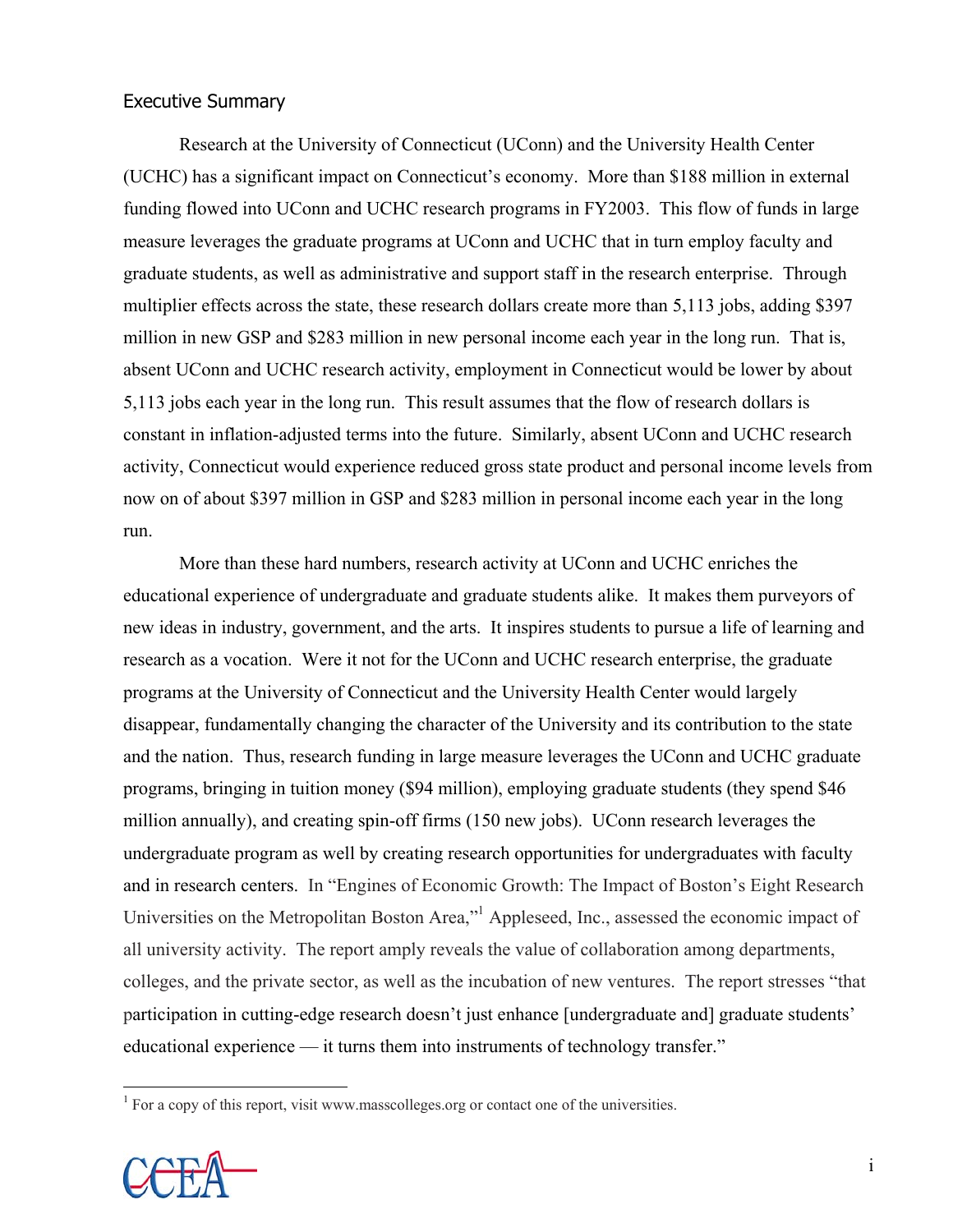In sum, the research activity at UConn and UCHC enriches the lives of all those engaged in the research enterprise and those in Connecticut-based spin-off firms. It benefits Connecticut firms that use technologies developed at UConn and UCHC. In turn, Connecticut becomes a more attractive place to live and work and for businesses to locate and expand because of the high quality and availability of Connecticut's educated workforce. Ultimately, the research enterprise at UConn and UCHC strengthens Connecticut's competitive position in the increasingly knowledge-based global economy.

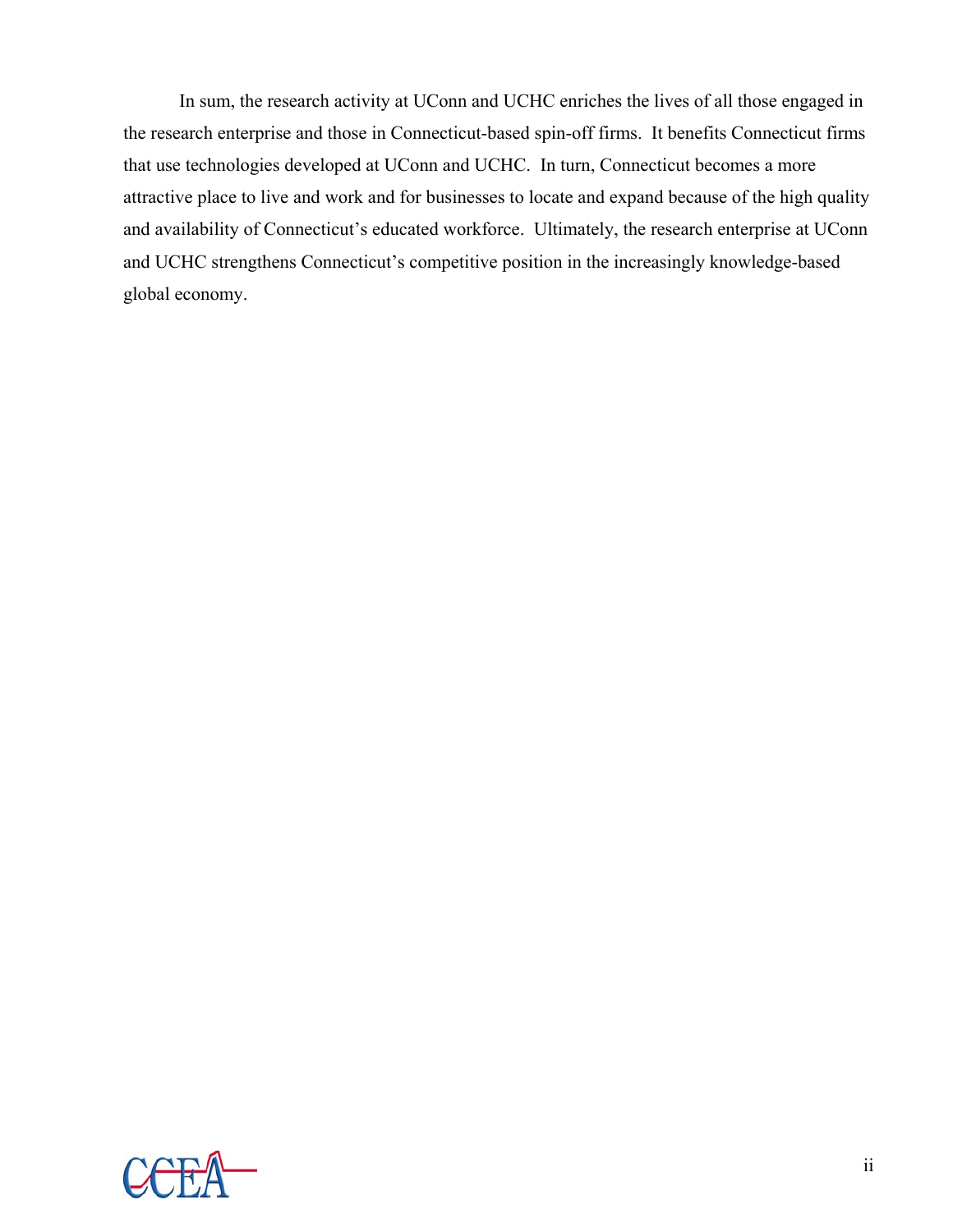### **Introduction**

 What is research? Who pays for it? Who does it benefit and how? What does it produce? What is its economic value? Webster defines research as "*n*. 1. diligent and systematic inquiry or investigation into a subject in order to discover or revise facts, theories, applications, etc.: *recent research in medicine*. 2. a particular instance or piece of research. - *v.i.* 3. to make researches; investigate carefully. --*v.t.* 4. to make an extensive investigation into: *to research a matter thoroughly*." In the context of a research university, it is clear that the diligent and systematic inquiry into a variety of subjects to discover or revise facts, theories, and applications is at the core of its mission. Such inquiry flows from faculty pursuing their interests and performing what is required of them in the research university environment. It occurs at the undergraduate and graduate levels in courses, in lab and studio work, and in independent study. It emerges from centers that employ students, faculty, and full or part time staff (neither students nor faculty) engaged in various lines of inquiry.

 Research occurs in all disciplines and departments in the research university. It reveals itself through publication in refereed journals, non-refereed periodicals (*Nature, Scientific American*), patents, computer codes, models, chemical and mathematical formulae, narratives and music scores, sketches in unpublished notebooks and mimeos, in conferences, seminars, concerts, and gallery showings. Research produces new ideas, new products, and new procedures and processes that impact society in many ways. Broadly, research improves our quality of life through a greater variety and higher quality of goods and services, through enriching our intellectual environment, and adding to our artistic resources in music, art, and dance. One can think of the discovery through university research of vitamins, antibiotics, and medical procedures, for example.

 The ideas research produces are broadly accessible; they thus can be captured and put to use by anyone capable. The ideas themselves are thus non-rivalrous; thus, their creators cannot necessarily capture all the benefits that may flow from them. One can charge for the conference or the journal or the concert in which new ideas are presented, but cannot collect the entire benefit that someone or some firm may reap as a result of putting the idea or a concept that flowed from that idea into practice. The mere existence of a patent may be sufficient for someone other than the creator to benefit. Nevertheless, foundations, governments, and firms pay for research in part because of the (ostensibly beneficial) public nature of its product, and in

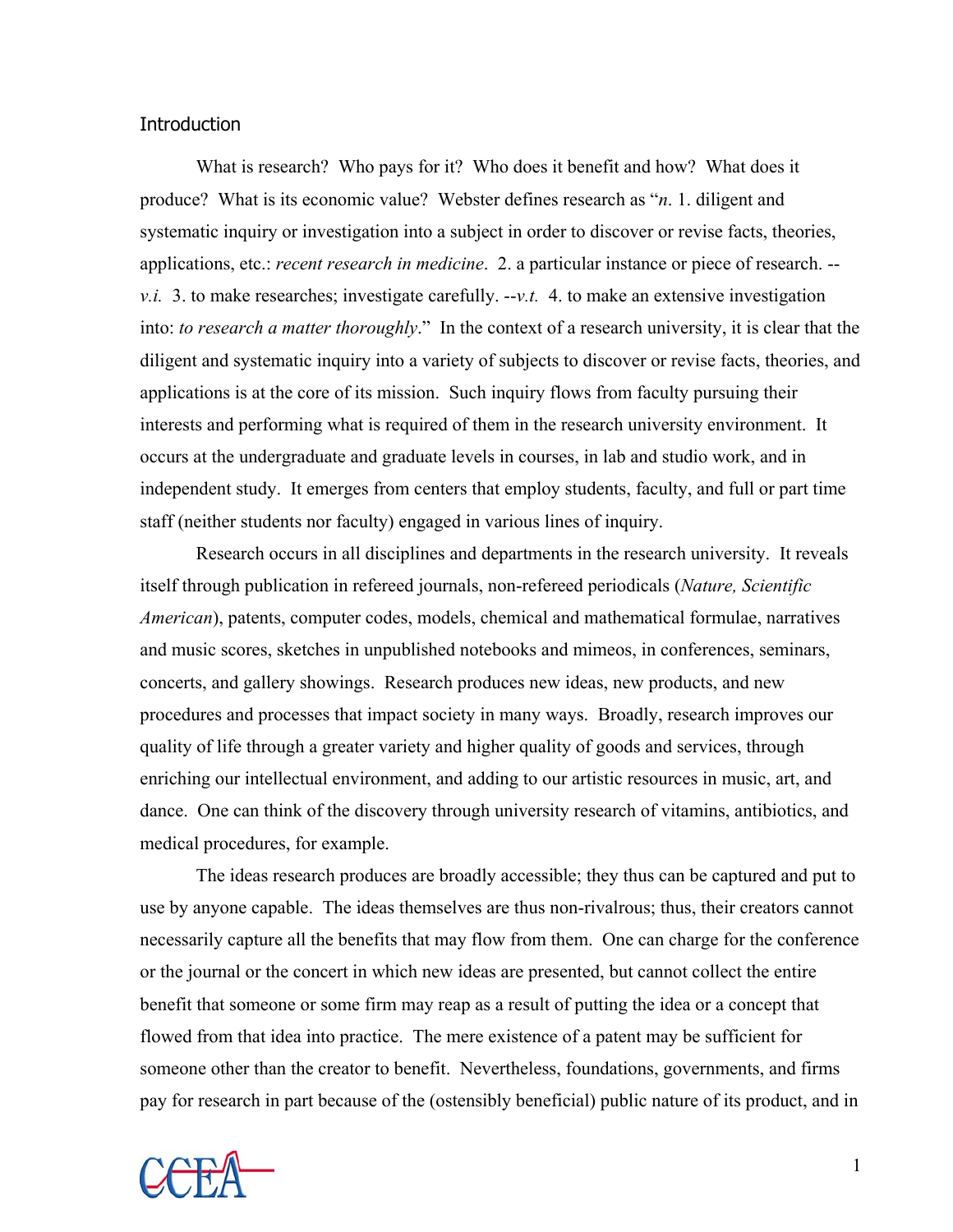part to maintain a competitive advantage over rival firms or countries. Some firms stand to gain enormously if they can produce cures for cancer, AIDS or Alzheimer's disease and other fatal diseases. Are the products of all research good for humanity? Are we better off with genetically modified food, refrigeration and air conditioning that use Freon, and stem cell therapies? Are we better off with Beethoven, Rap, or Pollack? All new ideas are always good for everyone, everywhere. Nevertheless, we assume in this analysis that university research produces beneficial results for humanity while acknowledging the controversial nature of certain research.

 The economic value of university research is difficult to assess. The funds that flow into the process benefit directly those engaged in it through wages, salaries, and tuition waivers (a forgone expense). Research activity often requires the purchase of intermediate goods and services and thus indirectly benefits firms outside the university. For example, research often leads to the purchase of software, computers, legal consultation, glassware, reagents, data, surveys, and so on from outside the research lab or center. People pay to attend concerts, exhibits, conferences, and seminars, but the only measurable benefit in such cases is the payments for having access to the new knowledge in such venues. That is we assume people would not attend or participate in such activities unless they were worth at least as much as the cost of attending. Students engaged in research ultimately will leave the university; they are perhaps more productive workers in their jobs than those graduates who did not participate in research during their tenure at university. Teaching by faculty engaged in research is presumptively better informed and more interesting than that by faculty not so engaged. Teaching by faculty engaged in research perhaps produces graduates more curious and productive in their careers, who may themselves choose research as a career. Some faculty research is not funded (externally) at all; it is merely a normal product of their work at the research university and may only manifest in journals. Promotion, tenure, retention and meritbased pay increases relate to research productivity.

While recognizing the true breadth and depth of university research, this study can focus only on that segment of university research funded externally, thus understating significantly the true breadth and depth of such research and, necessarily, providing a conservative estimate of its full economic value. Moreover, despite the fact that the very nature of research means that their

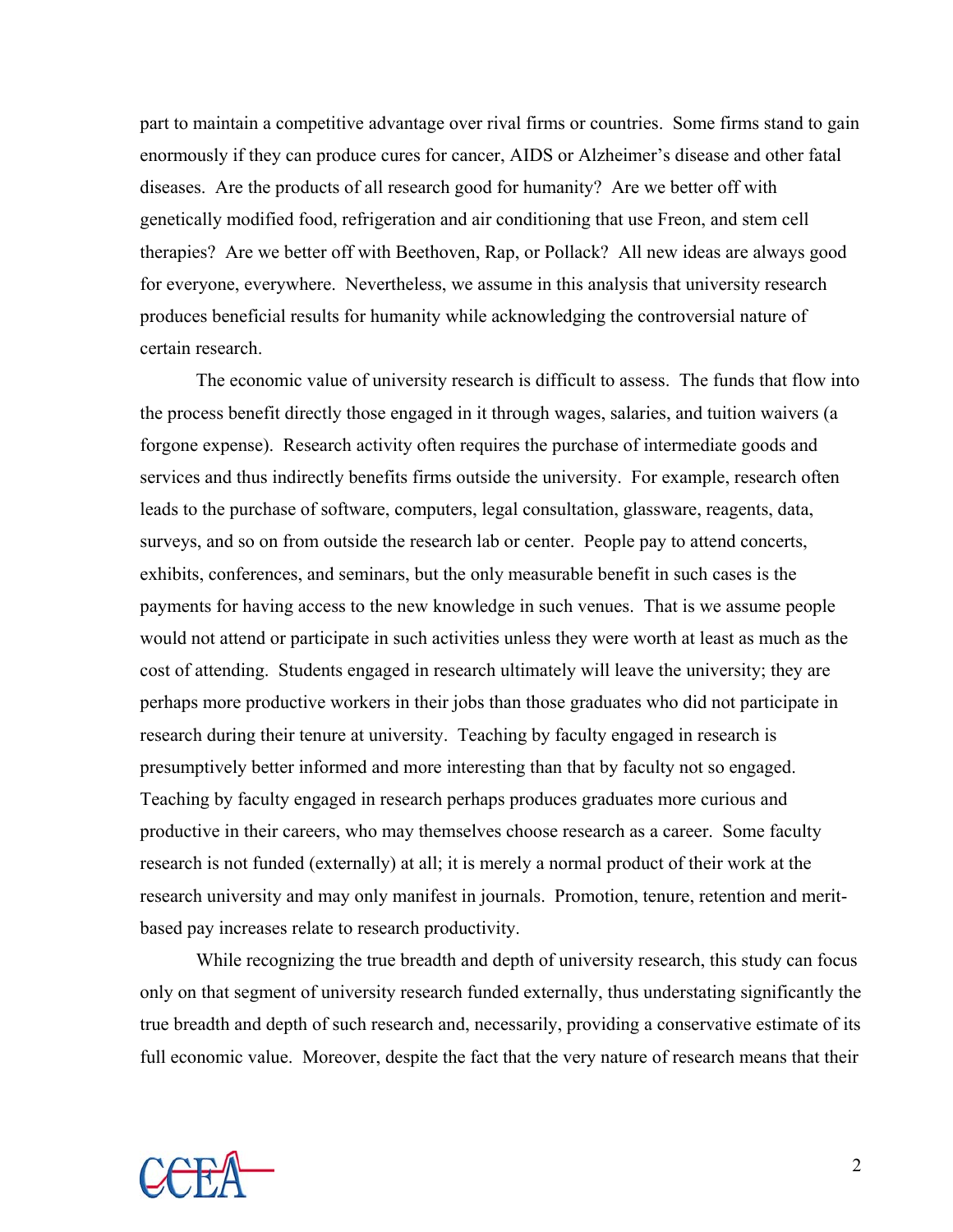benefits potentially flow far beyond the borders of the state, this study seeks to estimate the impact of funded research only with the borders of the state of Connecticut.

# Studies of University Research Value

The Association of Universities and Colleges of Canada<sup>2</sup> studied the economic impact of Canadian university research on that country's economy. Martin and Trudeau (1998) looked at university research as producing skilled workers and new knowledge that not only generated direct effects through university employment and business-to-business activity (purchases of goods and services necessary for research), but also the less direct effects that improve total factor productivity (TFP), that is, impacts that improve the productivity of both labor and capital. Martin and Trudeau make this argument by asserting that graduates of research universities are more productive in their jobs, and some of the knowledge created in university finds its way into new products and processes, making capital more productive as well. They estimate the contribution of Canadian TFP to GDP growth using OECD estimates and the contribution of Canadian university research to Canadian TFP growth. The authors divide the latter between an increase in the productivity of human capital (university graduates and those earning higher degrees) attributable to university research, and the increase of productivity of the other factors of production. They allocate the increase in graduates' earnings to university research based on its share in the total cost of producing a graduate. The authors estimate that university research accounts for 30 percent of total Canadian research and development.

 This approach seems reasonable; however, not all graduates of research universities engaged in research, especially graduates who earned only the baccalaureate during their university tenure. Not even all masters' level students engage in research; doctoral students by definition engage in research. There is no disagreement with the proposition that university graduates are more productive in their careers than those who do not go beyond high school. However, are university graduates who engaged in research in university more productive in their careers than university graduates who did not? This effect, if measurable, has not been



<sup>&</sup>lt;sup>2</sup> A summary is available at http://www.aucc.ca/publications/auccpubs/research/research\_e.html. Martin, F. and Marc Trudeau (1998). "*The Economic Impact of Canadian University R&D*," AUCC Publications, 350 Albert St., Suite 600, Ottawa, ON K1V 9K6.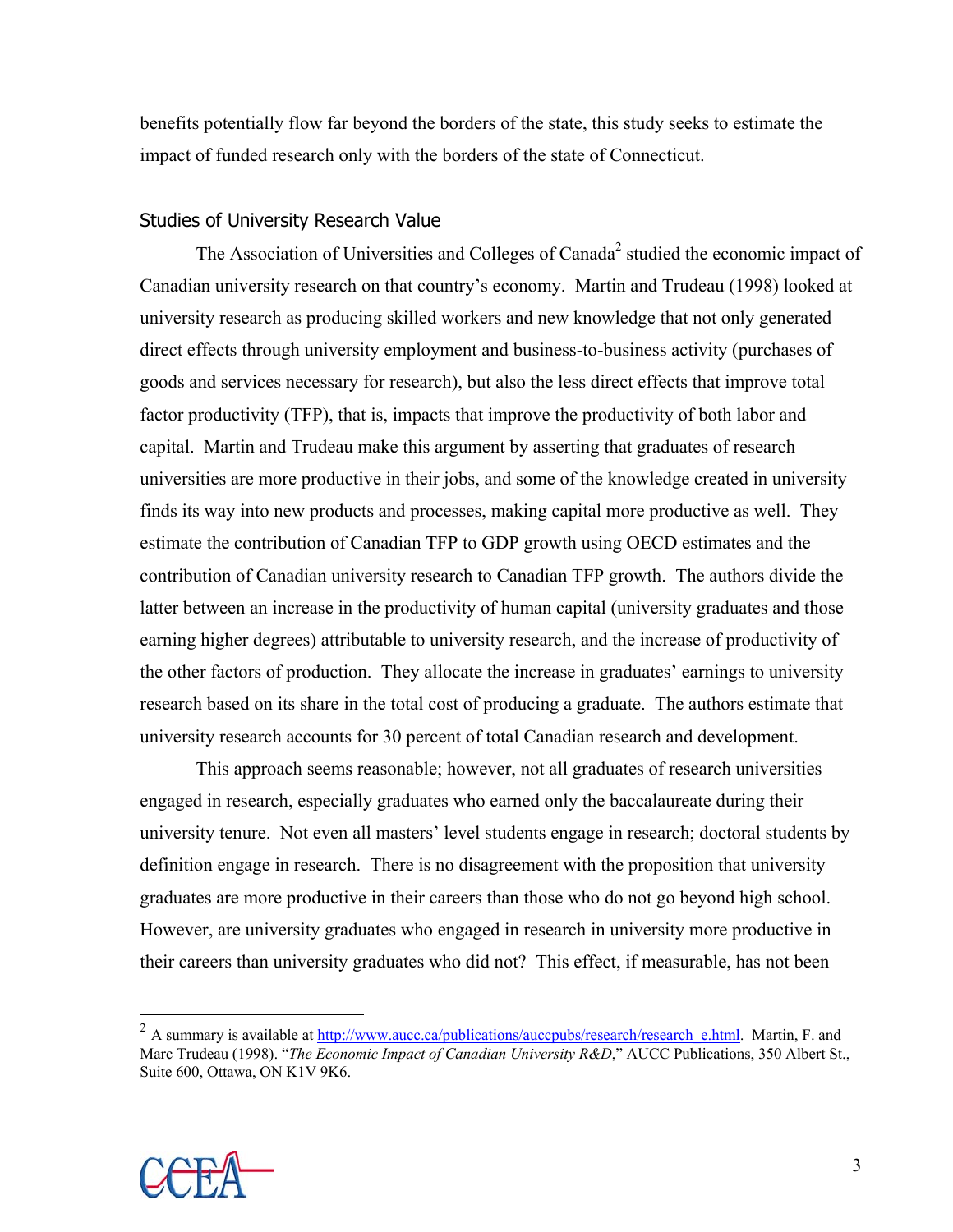documented to our knowledge. Furthermore, the increased wage that university graduates enjoy irrespective of their engagement with research is not necessarily or exclusively related to their presumed productivity contribution. Labor supply and demand and other factors such as who one knows enter into wage determination. Masters' level graduates simply because they are fewer in number command more attention from prospective employers. Moreover, in the U.S., those holding post-baccalaureate degrees have captured nearly 80% of the increase in national income in the last 25 years; those men without a college degree have seen their incomes decline despite a significant increase in the supply of such labor. Thus the market has "judged" holders of college degrees and advanced degrees to be significantly more valuable than those who have not earned such degrees. Given the income statistics based on educational level, it is presumptively clear that there is a strong relationship. But this does not of course speak directly to the value of university research per se. And there is far less difference in income levels based on college of graduation.<sup>3</sup>

 Nevertheless, Martin and Trudeau (1998) make a useful contribution to the analysis of the value of university research. They readily admit quality of life improvements, but do not estimate them. They constructively point out that one must consider the net new contribution of university research because some research is undertaken in any case by firms, governments and faculty who may not be compensated other than via their wage. In addition, public and private resources channeled to university research are diverted from other potentially productive uses. Finally, Martin and Trudeau (1998) assume all Canadian university graduates remain in Canada.

 In "Engines of Economic Growth: The Impact of Boston's Eight Research Universities on the Metropolitan Boston Area,"<sup>4</sup> Appleseed, Inc., assessed the economic impact of all university activity. The report does not separate out economic value of research activity from other economic activity such as student and visitor spending, and faculty, staff, and graduate student employment. However, the report amply reveals the value of collaboration among departments, colleges, and the private sector, as well as the incubation of new ventures. The report stresses "that participation in cutting-edge research doesn't just enhance [undergraduate and] graduate students' educational experience — it turns them into instruments of technology

<sup>&</sup>lt;sup>4</sup> For a copy of this report, visit www.masscolleges.org or contact one of the universities.



<sup>&</sup>lt;sup>3</sup> Carnevale, Anthony P. (2001). "Help Wanted..College Required," Educational Testing Service; and with Donna M. Desrochers (2003), "Standards for What..The Economic Roots of K-16 Reform," www.ets.org/research/publeadpubs.html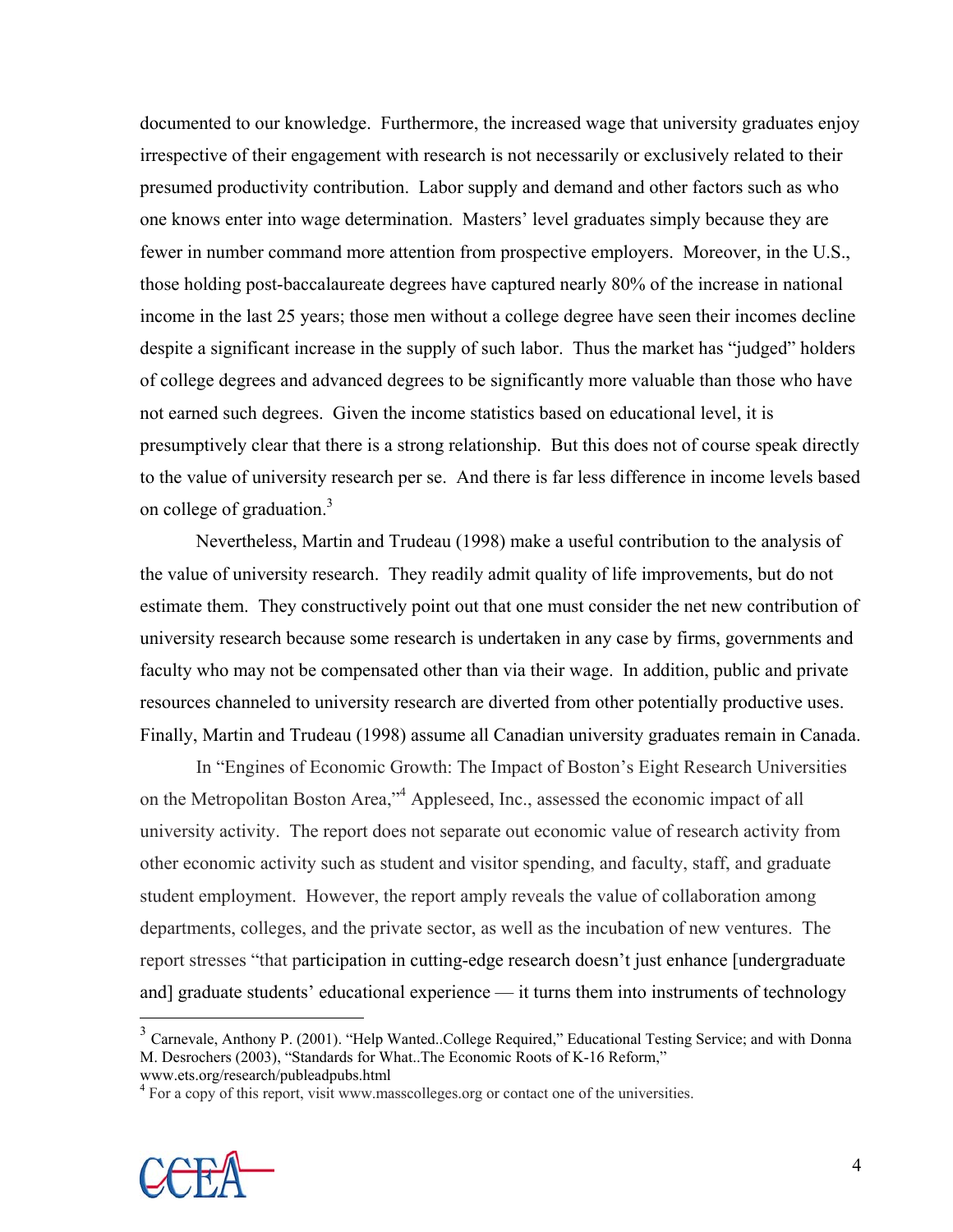transfer." The report describes how university research promotes private investment in the region in research facilities and incubator and spin-off companies. The Bayh-Dole Act clarified universities' right to patent, license, and collect royalties on products of federally-funded research that generate revenue for further research and teaching.

 The Center for Business and Economic Research (CBER) at the University of Kentucky (UK) estimated the economic impact of external research funding (not including state funding that could have been directed elsewhere). Apparently, the CBER used total funds directed at UK research from out-of-state sources to drive the IMPLAN model that provides statewide economic effects in terms of employment, personal income, and gross state product. There was no evaluation of the value of licensing, royalty revenue, tech transfer, or improvements to quality of life.

Bessette  $(2003)^5$  suggests a method for calculating return on investment (ROI) in university research that accounts for its economic impact. The need arises as public and private funding entities demand greater accountability, as reflected in the 1993 Government Performance and Results Act (GPRA). GRPA holds among other things that all universities are public, based on the amount of direct and indirect funding public and private colleges receive, and should follow GRPA guidelines reflecting accountability whether they are public or private by ownership.

 ROI is the total economic output (benefit) of sponsored projects less net operating cost (the difference of operating costs and investment) as a fraction of investment. If investment equals operating cost, ROI is the ratio of economic output to investment (expressed as a percentage). The economic output of research accrues to public and private investors and these outputs may differ for each investor group. For example, private investors regard new products sold, the value of license agreements, process improvements, the number of trained graduates hired, new firms formed, and, knowledge spillovers that generate revenues in creating new products or varieties as economic outputs in the ROI estimation. Public investors regard new jobs created, jobs retained, and new tax revenues, subsequent rounds of research workers' spending, and the ripple effects of business-to-business spending (goods and services purchases for research) as economic outputs in their ROI calculus. Investments may be cash or in-kind

<sup>5</sup> Bessette, Russell W. (2003). "Measuring the Economic Impact of University-based Research," *Journal of Technology Transfer*, 28, 355-361.

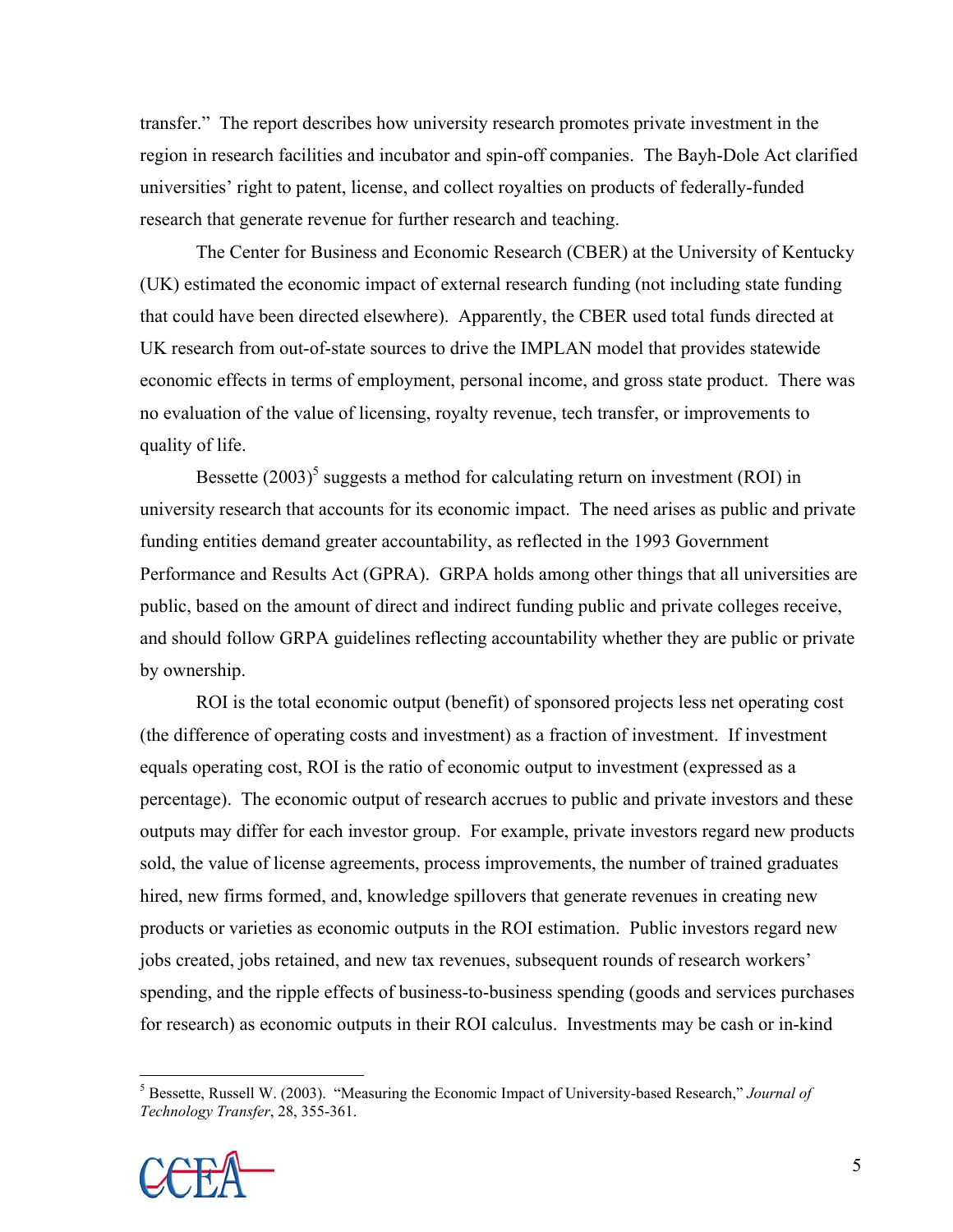assets that have a cash equivalent. This paper suggests the scope of economic effects that the impact of university research should encompass.

# Research at UConn

In fiscal year 2003, the University of Connecticut received \$188.3 million (excluding financial aid) in external funding for research and sponsored activities of which the Storrs and Regional Campuses received \$92.1 million (49%) and the Health Center received \$96.2 million (51%). The table below shows the sources and distribution of funds for research and sponsored activities.<sup>6</sup>

| Sources for the \$188.3 million in FY03                                |                                                                   |                      |              |  |
|------------------------------------------------------------------------|-------------------------------------------------------------------|----------------------|--------------|--|
| Federal: 70.4%                                                         | State: 13.3%                                                      | Private/Other: 16.3% |              |  |
|                                                                        |                                                                   |                      |              |  |
|                                                                        | Sponsored Activities at Main Campus & Regional Campuses           |                      |              |  |
| Research                                                               |                                                                   |                      | 86%          |  |
| Education and Training Programs appreciate<br>Public Service and Other |                                                                   |                      | $5\%$<br>9%  |  |
|                                                                        |                                                                   |                      |              |  |
| Sponsored Activities at the Health Center                              |                                                                   |                      |              |  |
| Research                                                               |                                                                   |                      | 84%          |  |
| <b>Clinical Trials</b><br><b>Education and Training Programs</b>       |                                                                   |                      | $5\%$<br>10% |  |
| Other                                                                  |                                                                   |                      | $1\%$        |  |
|                                                                        |                                                                   |                      |              |  |
|                                                                        | Sponsored Awards by Discipline at Main Campus & Regional Campuses |                      |              |  |
| Life Sciences                                                          |                                                                   |                      | 37.6%        |  |
| Physical Sciences & Engineering                                        |                                                                   |                      | 29.2%        |  |
| <b>Social Sciences</b>                                                 |                                                                   |                      | 30.0%        |  |
| Humanities/Fine Arts                                                   |                                                                   |                      | 0.4%<br>2.8% |  |
| Other                                                                  |                                                                   |                      |              |  |

<sup>&</sup>lt;sup>6</sup> For this and more detailed information, see www.research.uconn.edu/profile2.html

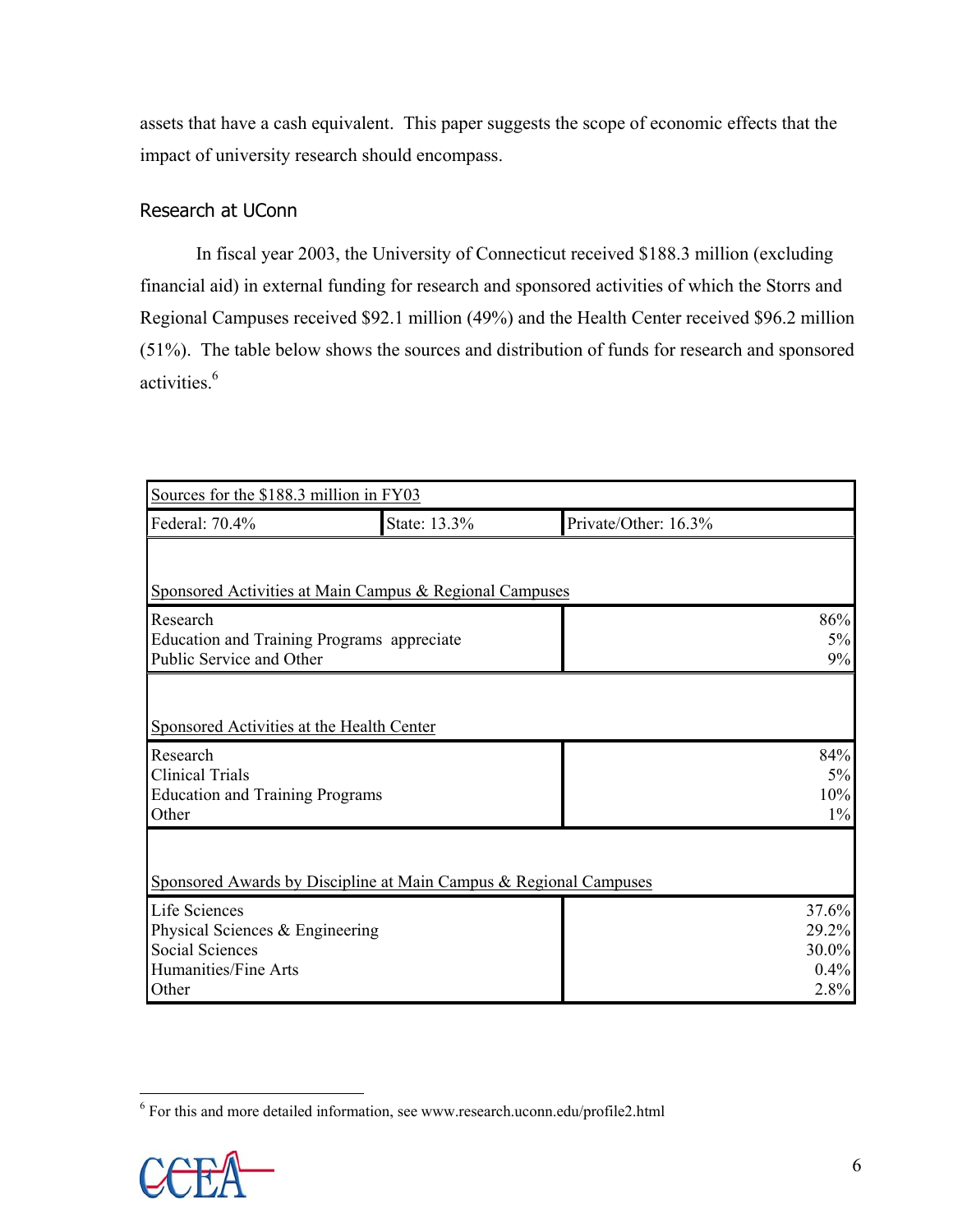Exhibit 1 shows the external funding history of the University of Connecticut at Storrs and the regional campuses (UConn). This report does not include awards to the University of Connecticut Health Center (UCHC). UConn received awards of \$86.8 million in FY02 and \$92.1 million in FY03 through external contracts and grants processed by the Office for Sponsored Programs (OSP).



 External funding was 62% greater in FY03 than in FY98. In FY 2002 and FY 2003, 62% and 70%, respectively, of the awards were from federal sources. Corporate sources constituted less than 9% of the awards in both years. Both the NIH budget and the awards to UCHC increased 100% in the same period. From FY98-FY02, external support (gifts, grants, and contracts) grew from 14.8% to 17.0% of total revenue at UConn. During the same period, external support constituted between 18.8% and 27.1% of revenue at UConn's peer institutions, that is, at Colorado State, Iowa State, Rutgers, and Louisiana State Universities, and the Universities of Massachusetts, Missouri, Iowa, Tennessee, and West Virginia.

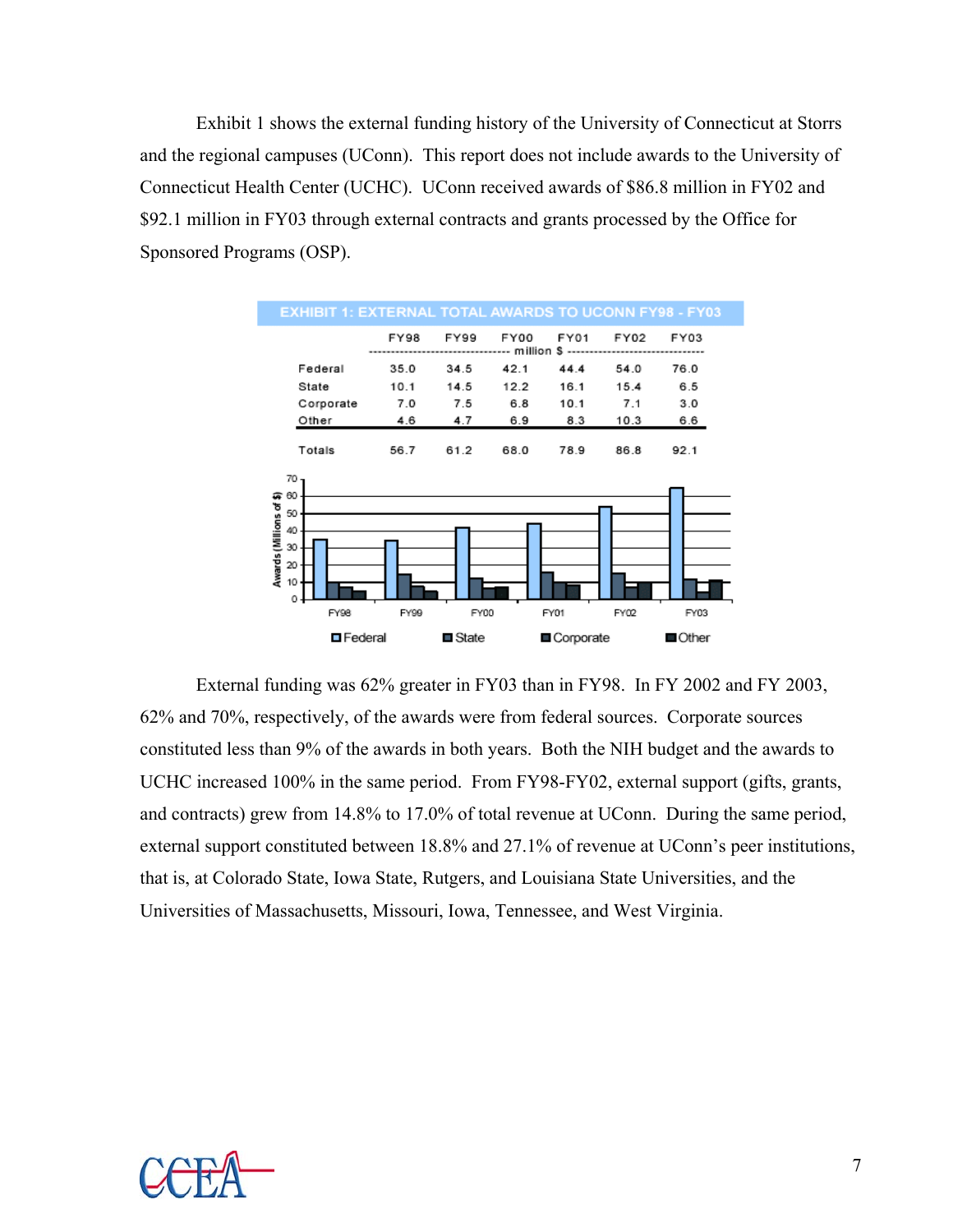

**Exhibit 2** provides more detail on the sources of federal awards.

 National statistics put this information on sources of research funds in perspective. In FY03, the federal government expended \$59 billion for defense R&D and \$53 billion for nondefense R&D. The National Institutes of Health (NIH) research funding constituted 50% of non-defense R&D expenditures. The National Science Foundation (NSF) and the U.S. Department of Agriculture (USDA) provided 7% and 4%, respectively, of the non-defense R&D awards nationally. [The American Association for the Advancement of Science (AAAS) analyses of federal FY03 budgets provides the basis for this breakdown.]

 Defense is not the major source of research funding at UConn; this is true for most universities. However, UConn's researchers depended less on NIH and more on NSF and USDA than researchers nationally. To generate these awards, UConn Principal Investigators (PIs) prepared and the Office of Sponsored Programs (OSP) submitted:

- 1,136 proposals requesting \$374 million in FY01
- 1,069 proposals requesting \$334 million in FY02
- 1,245 proposals requesting \$400 million in FY03

PIs requested over \$300,000 in the average proposal.

 Exhibit 4 provides further details on UConn's external awards. The number of awards was greater in FY03 than FY02 but the average size of awards declined.

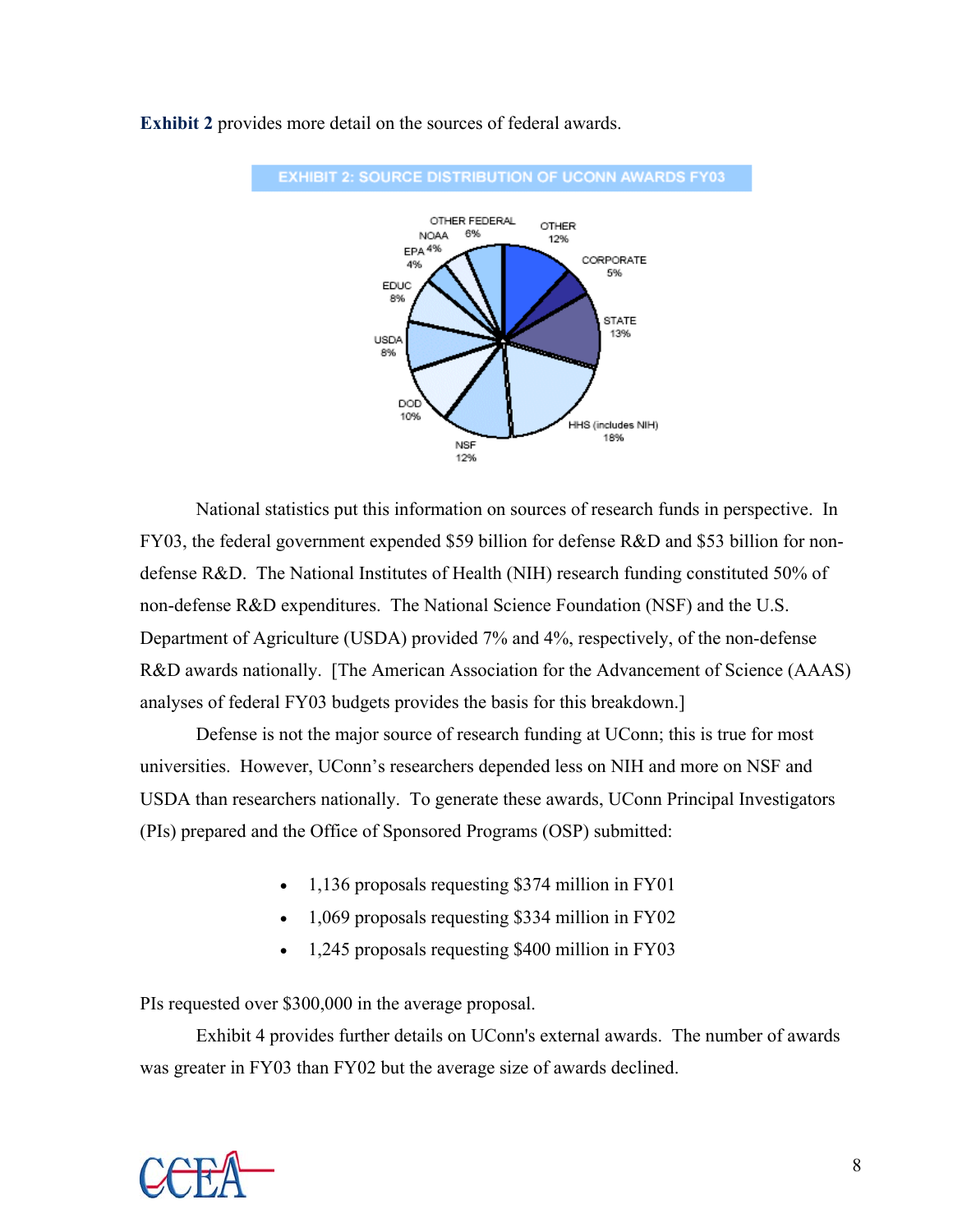| EANDH 4. IVIAE AIENAVE NEVEARVII AIANDU |                |                    |  |  |
|-----------------------------------------|----------------|--------------------|--|--|
|                                         |                |                    |  |  |
|                                         | FY02           | FY03               |  |  |
| Direct Costs                            | 74.8 million   | \$78.0 million     |  |  |
| F&A                                     | 11.9 million   | 14.1 million<br>s. |  |  |
| <b>Total Awards</b>                     | 86.8 million   | 92.1 million<br>s  |  |  |
| Number of Awards Granted                | 763            | 853                |  |  |
| Average \$/Award                        | \$114 thousand | \$108 thousand     |  |  |

**EXHIBIT 4: TOTAL AVERAGE RESEARCH AWARDS** 

 NSF annually publishes a comparison of research and development expenditures by all U.S. universities; the last expenditures published are for FY01. These tabulations combine the research expenditures of UConn and UCHC. In FY01, they totaled \$164 million and ranked the University of Connecticut combined 68th out of 601 institutions in terms of total research expenditures. The University of Connecticut (all campuses) was 46th out of 150 public universities in terms of research expenditures. The average award received by UConn faculty was \$114,000 and \$108,000 in FY02 and FY03, respectively.

 In FY02, research and development expenditures amounted to \$172 million and UConn's rank was 74 out of 617 institutions.<sup>7</sup> The University of Connecticut (all campuses) was 51st out of 150 public universities in terms of research and development expenditures.

 The average grant received by UConn faculty was about one-half of the median NSF award and much smaller than the average NIH award. The average NIH annual award nationally during these years was more than \$300,000. A grant for three years from NIH would be in the form of three annual awards. The median annual NSF grant nationally in FY02 and FY03 was \$80 thousand and \$99 thousand, respectively. The median duration of NSF grants was 2.55 years.

# Biomedical Research at the UConn Health Center

UCHC scientists conduct innovative basic science, clinical, epidemiological, and biobehavioral research on a budget of more than \$48 million a year. They translate their discoveries into advances in patient care and license new technologies to the private sector. UCHC scientists work collaboratively with researchers at private companies and other institutions, making their expertise, facilities, and equipment available to assist the former in

 7 See http://www.nsf.gov/sbe/srs/nsf04330/tables/tabb32.xls.

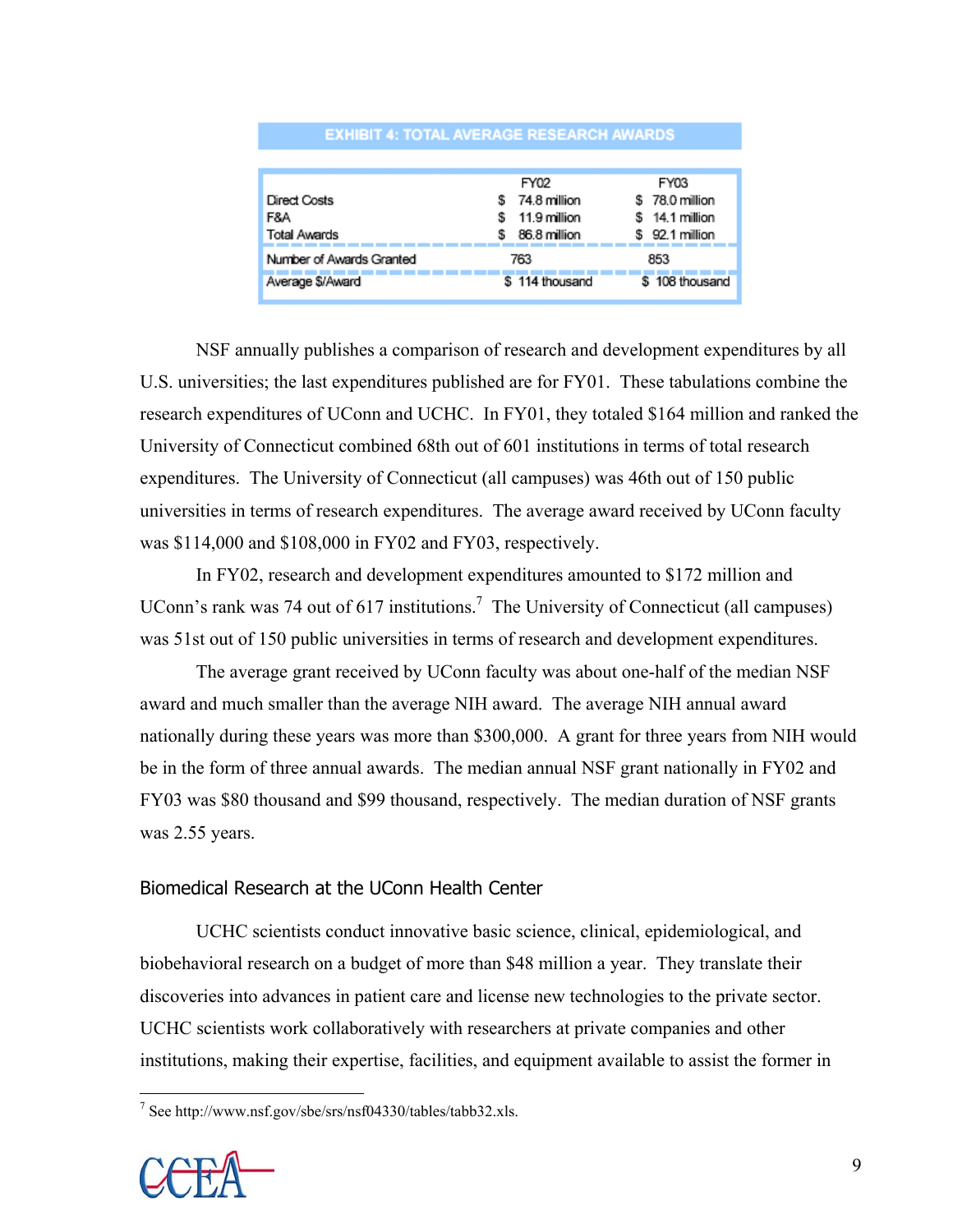their work. Some of the spinoff companies UConn and UCHC spawned are AlexiPharma Inc. in Mystic, Evergen Biotech in Tolland, Hepaticus Inc. in Rocky Hill, Image Content in Glastonbury, ImCorp in Storrs, Inframat Corporation in Farmington, Nour Heart in Bloomfield, and, Spafas in Mansfield. These firms employ approximately 150 people.

## Technology Transfer

As the May 3, 2004 edition of the UConn Advance reported, technology transfer programs move university science to the marketplace. Technology transfer has increased in recent years from 45 invention disclosures in 1999 to between 70 and 80 per year currently. UConn and UCHC sign between 12 and 16 new options and licenses annually, and gross revenues have increased to \$725,000. Three organizations assist technology transfer at the University. The Center for Science and Technology Commercialization (CSTC) works with faculty and administrators at each campus to convey the need for and the advantages of technology commercialization. CSTC staff specializes in evaluating inventions from the physical and life sciences and assist with patenting and business development. CSTC and UConn R & D staffs scrutinize each technology to determine the best development path for that particular case in terms of generating the highest return possible. CSTC is the department of the University that handles its intellectual property, and is responsible for negotiating all licensing opportunities at the University.

 The Research and Development Foundation, a subsidiary of the UConn Foundation, evaluates technologies that can become potential businesses, recruits venture capital to start new businesses, and provides consulting to get new businesses going. The Technology Incubation Program assists and accelerates the successful establishment entrepreneurial firms. Incubator space is available in Storrs and Farmington and will be soon at Avery Point. These organizations complement each other in bringing UConn and UCHC innovation to commercialization. The nine companies mentioned above generate new purchases, employment, taxes, personal income, and value-added through ripple effects across Connecticut.

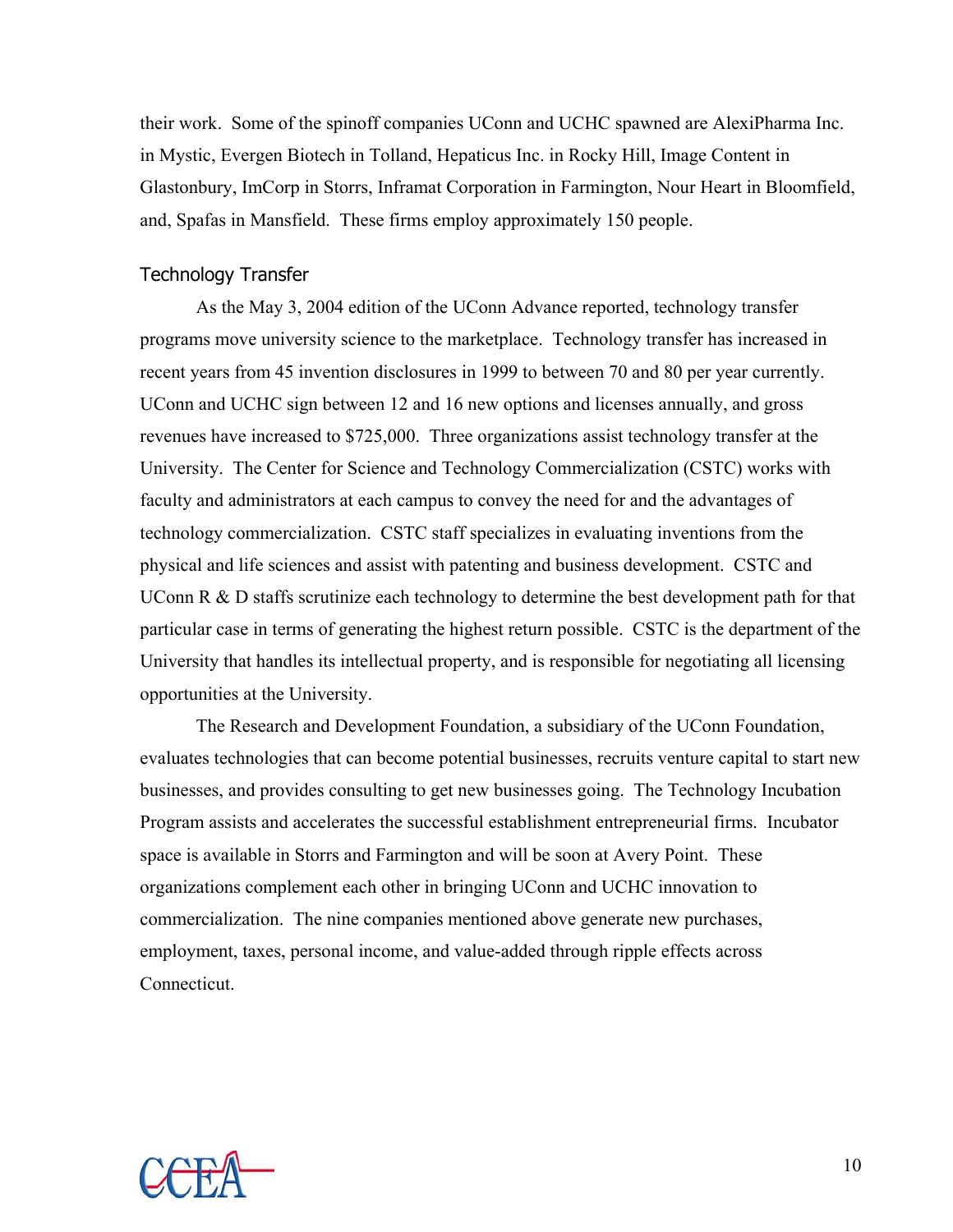# **Methodology**

To estimate the value of UConn and UCHC ongoing research activity, we imagine that the UConn and UCHC research enterprises cease to exist. This thought experiment measures the counterfactual economic effect of removing the combined enterprise from Connecticut's economy and measuring the difference between the current (baseline) economy and one absent the research enterprise. This approach captures the instantaneous economic value of the ongoing research activity at UConn and UCHC. We assume that equipment, bricks, and mortar remain while people involved with research walk away. There is no alternative use of the facilities because this exercise is not an opportunity cost experiment. That is, it is not one that considers the next best use of the facilities. Thus, we assume research-related employment, purchases, patents, license and royalty fees, and the increased quality of life due to UConn and UCHC research activity cease for all time. This implies that to a large extent the University graduate program collapses (except for, we assume, graduate degree programs in business, allied health, nursing and law) at each campus and the Health Center. We take the expenditure approach that tracks spending of research funds that flow through the University and stimulate Connecticut economic activity through employment, procurement, consumer spending, and quality of life improvements.

 We assume most graduate students at the Storrs campus and those at UCHC involved in the master's and doctoral programs in biomedical science, dental science, and public health would not be here were it not for research activity. We estimate total full time equivalent (FTE) graduate students as the average of spring and fall 2003 graduate students pursuing a degree (4,128 at the Storrs, the branch campuses, and UCHC); summer 2003 is not considered. These students spend money on a variety of goods and services that is absent in the counterfactual exercise. As well, we subtract their tuition and fees that reduce the University administrative employment and requisite capital and intermediate goods and services (bricks and mortar, computers and supplies) in support of research activity. We do not consider the effect of the lack of a research enterprise on the undergraduate population that undoubtedly be negative and therefore our results are conservative.

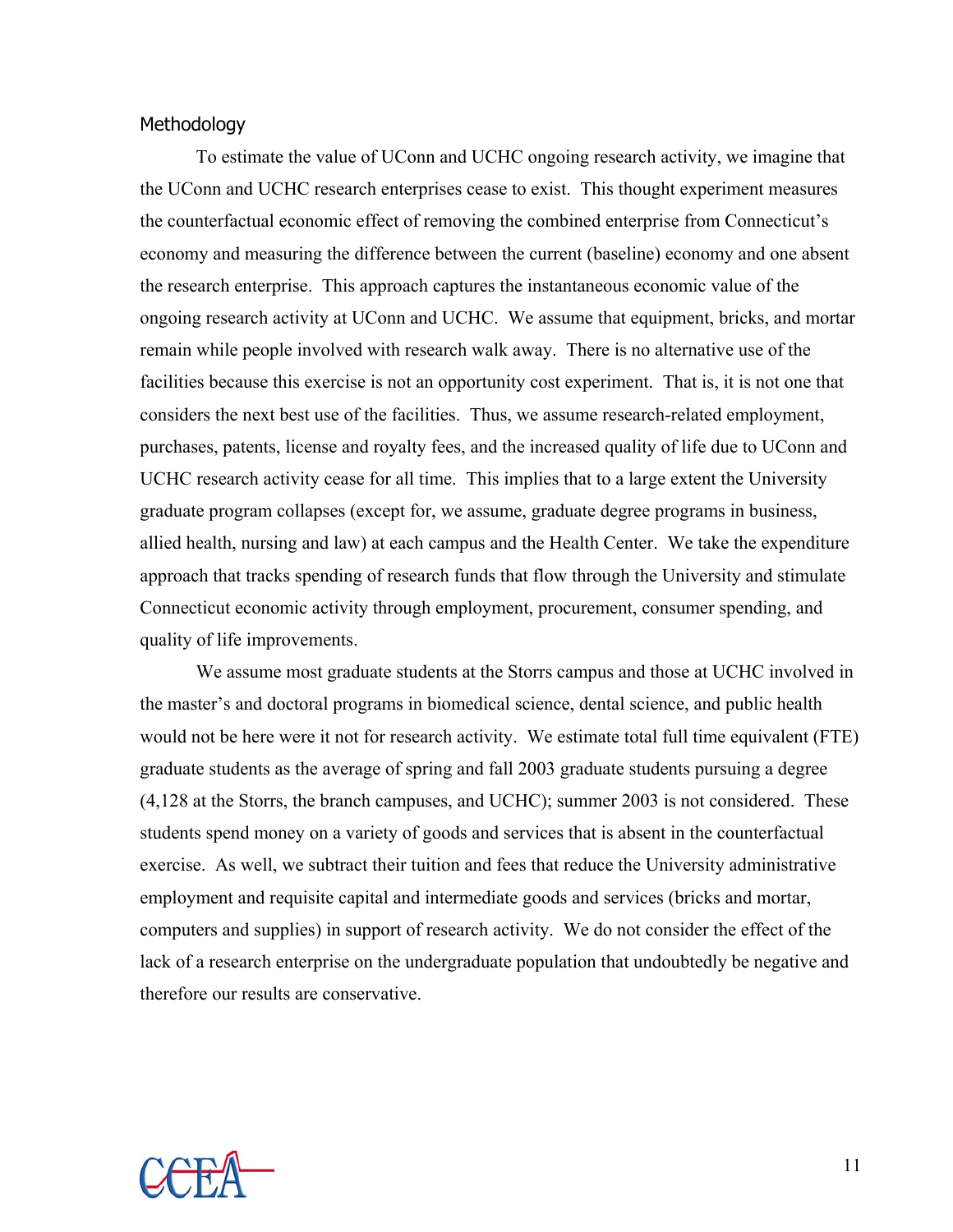# FY2003 Components (Drivers) of Impact

#### Faculty Employment

For purposes of this study, we assume a faculty/graduate student ratio of 14 to 1. The current overall ratio is about 18 to 1. The former implies that 295 faculty taught the 4,128 degree seeking graduate students in the fall/spring 2003 academic year. We assume this faculty is engaged in research and would not be at UConn and UCHC were it not for their research enterprise. It is conceivable that with the loss of faculty that the University would be less attractive, might not be able to sustain the same level of enrollment, and may have a poorer quality profile of students. We do not model this scenario. In addition, the counterfactual of research faculty would diminish property tax revenues and property values; we do not model this scenario. Neglecting these effects makes our analysis conservative.

#### Graduate Student Spending and Employment

We estimate there were on average 3,007 graduate students at Storrs and 1,121 graduate students elsewhere in the system in the fall/spring 2003 academic year. These students spent more than \$42 million on goods and services during 2003 (an average of \$10,192 per student) irrespective of their employment at UConn and UCHC. It is true that not all these graduate students were engaged in research. According to the Dean of the Graduate School, about 45% of graduate students had assistantships (spring 2004 data), and of these 832 were involved in research activity, 1,009 were involved in teaching, and 296 were involved in both activities. There are undoubtedly some graduate students engaged in research who do not have an assistantship, but their number is unknown.

 In addition, graduate tuition and fees pay for administrative employment and the goods and services that support their effort. In particular, absent the University's research enterprise, the Office of Sponsored Programs (OSP), the Center for Science and Technology Commercialization and the Research and Development Foundation and other administrative and support personnel would not exist. We assume 75% of master's and doctoral enrollments come from outside Connecticut. This implies that the 4,128 graduate students described above (master's and doctoral students in all programs except allied health, law, nursing, and business administration) spent \$94,539,456 in tuition and fees in 2003. We assume the (counterfactual)

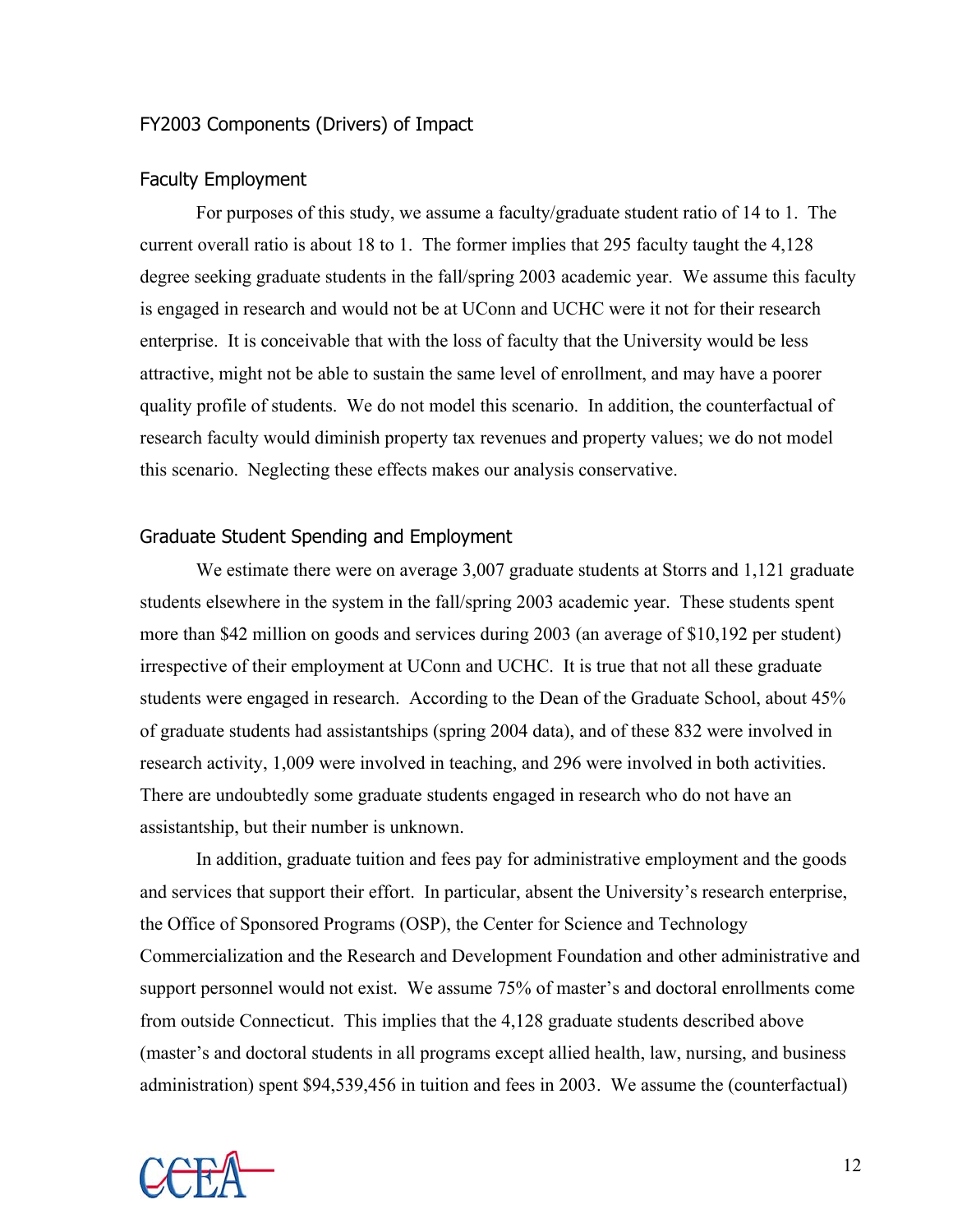absence of research at UConn and UCHC would forfeit that revenue. We have omitted medical and dental students who we assume are not engaged in research (344 master's and doctoral students at UCHC's biomedical science, dental science, and public health programs are included).

# Occupational Supply

 We assume 76% of graduate students receiving advanced degrees remain in Connecticut and provide their labor services to Connecticut firms, non-profits, the public sector (teachers, researchers and administrators). This fraction is consistent with alumni association findings. We estimate in 2003 there were 116 graduates in the life sciences area, 186 in the health diagnosing and treating practices, 265 in management occupations, 195 in primary, secondary, and special education, 80 engineers, 21 in the art and design occupations, 42 in other health professionals and technology areas, 121 social workers, 55 other teachers and instructors, 26 in mathematical science occupations, 43 physical scientists, 145 lawyers, and, 150 in miscellaneous professional services.<sup>8</sup> Having a ready supply of qualified labor reduces search costs for Connecticut employers and enhances the probability that they remain and expand in Connecticut.

### College Age Population

The Connecticut Economic Model, REMI,<sup>9</sup> provides a demographic module that estimates changes in population due to changes in economic activity in a region. Special populations such as college students or prisoners are a challenge for the cohort survival part of a demographic model. If a region has several thousand 15-34 year olds due to the presence of a college or university, this sub-population will "grow old" in the area (unless specially handled) even though many of these students leave the area shortly after graduation. The same concept is true for prisoners. Such institutions replenish their sub-populations regularly. In addition to the demographic consequences, failure to identify a (change in the) college population may lead to erroneous (changes in) labor force estimates because college students participate at a reduced rate (prisoners do not participate at all).

 $\frac{9}{2}$  See Appendix for a description of REMI.



 $\frac{8 \text{ http://vm.uconn.edu/~www.our/deg02-03.pdf}}{2 \text{ So A manifold}}$ . These are REMI occupational categories.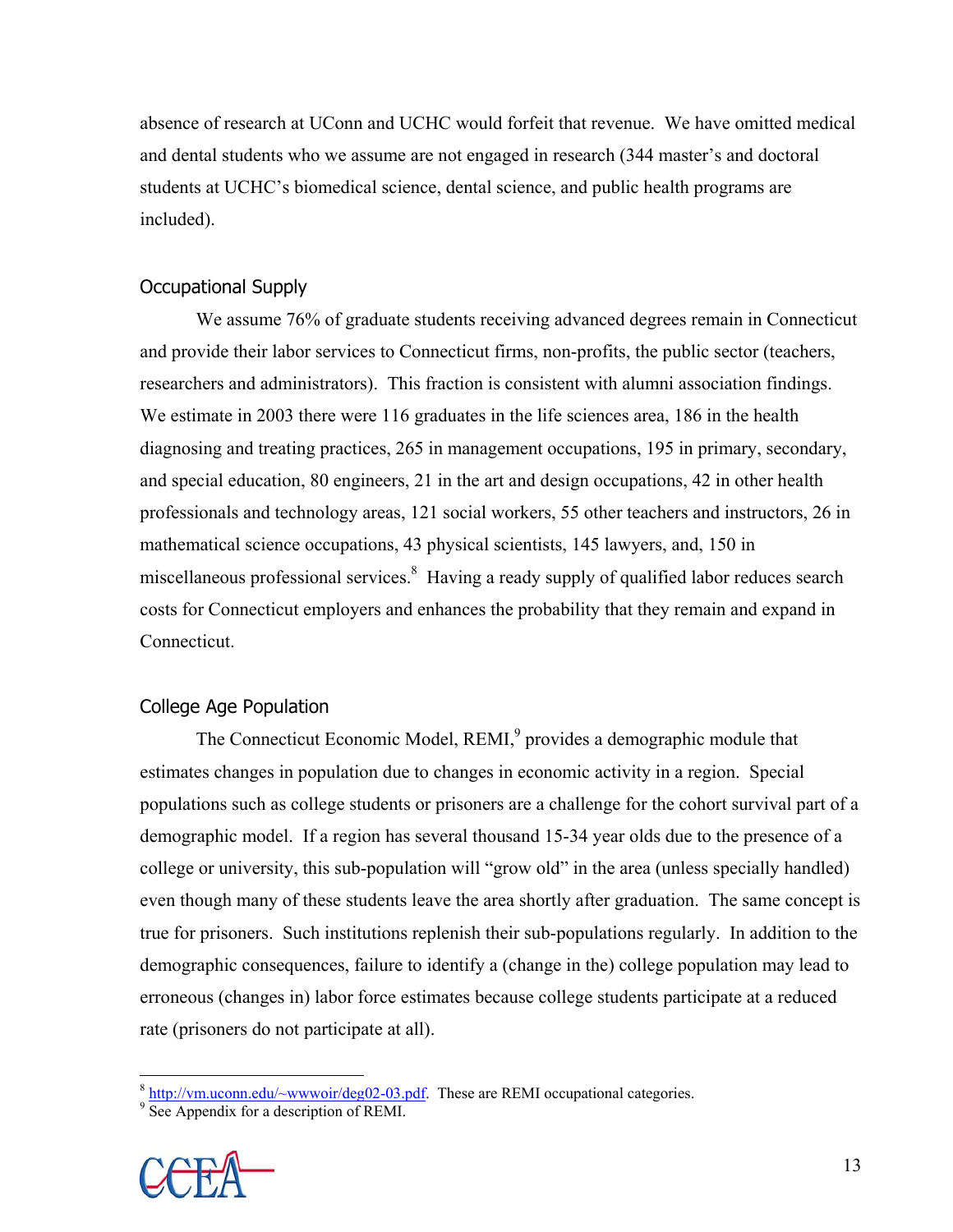The REMI model incorporates a procedure to deal with student populations that appropriately adjusts the population downward for those areas with universities and upward for other areas. Regions with college populations have a larger special (that is, one that does not age with the rest of the population) sub-population, which is subtracted from cohort survival. We assume that there were 4,128 graduate students in 2003 (half male, half female) representing the college age sub-population whose average age was 23 years.

#### Goods and Services Purchases for Research

UCHC and UConn purchased \$7,208,928 of goods and services from Connecticut firms in 2003 to support research. Among other things, glassware, reagents, office supplies, computers, software, and legal or other services are necessary inputs to the research process. These purchases in turn help expand businesses receiving UCHC and UConn research funds. For purposes of this study, we assume that this amount was spent in equal amounts in (REMI industry categories) computer and data processing services, business services not elsewhere classified, research and testing services, and, other colleges and universities.

#### The Amenity Value of UConn/UCHC Research

 UConn and UCHC received \$188.3 million in research awards in FY03. This represents a willingness to pay for the prospective benefits of the sponsored research. In turn, this represents the minimum improvement in Connecticut's quality of life, that is, one valuation of research is at least what people are willing to pay for it. It is true that a fraction of the total awards is actually expended during the fiscal year, but we assume it is the prospective value to the state that attracts (and keeps) individuals and firms to (in) Connecticut. Each year we have witnessed increasing awards that are expended in some cases over years into the future, but people migrate or remain because of the expected value (in terms of quality of life, new business, new employment) of the current (and continuing) awards. In addition, faculty and graduate students at the University of Connecticut and the UConn Health Center are expected to produce journal articles, monographs, computer codes, music scores, and other output containing research results, demonstrating their research productivity irrespective of grant or contract funding. This effort by definition leaks out of the state and is largely uncompensated other than by salary. It is also true that University faculty consult for their own benefit

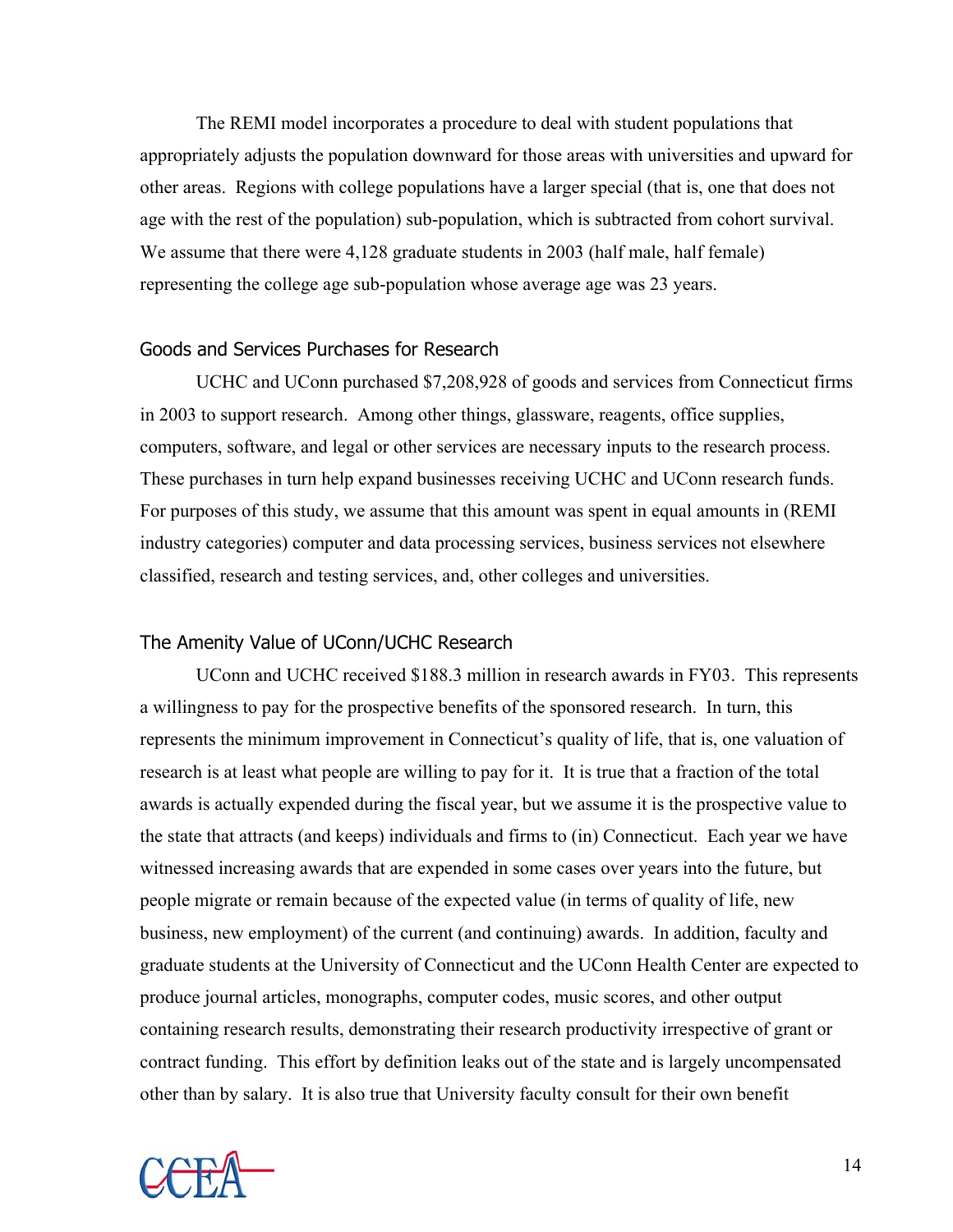irrespective of the flow of grants and contracts. Thus, the \$188.3 million FY2003 award total is a conservative estimate of the quality of life improvement the research generates. We do not estimate, in addition, the UConn Health Center's engagement in translational research in which new treatments are made available to Connecticut residents. Therefore, the quality of care and the access to this care is increased through the research effort of UCHC.

#### Employment in Spin-off Firms

We estimate that the number of jobs in the spin-off firms mentioned above is about 150. These firms are in the miscellaneous professional services REMI industry category.

#### **Results**

Table 1 below shows the total, statewide economic effect of research activity at the University of Connecticut and the UConn Health Center. For this study, we report the long run equilibrium values of economic variables. That is, in the counterfactual analysis we use year 2035 values representing the expected annual increases above the baseline forecast. These results reflect CCEA's estimate of the ongoing (long run) economic value of the University's research enterprise that Connecticut captures. In other words, were it not for UConn's research enterprise, Connecticut's economy would experience losses in the amounts given in Table 1. The total effect refers to the direct effects (e.g., employment and purchases required for research) plus the indirect and induced effects due to the ripples (multipliers) of the direct effects. Gross state product (GSP) represents the increase in the value of all goods and services produced in the state in a year. Sales represent the increased business Connecticut firms captured as a result of University and Health Center research activity in FY2003. Personal income represents the increase in gross income Connecticut residents received as a result of University and Health Center research activity in FY2003. Employment (population, labor force) represents the increase in the number of jobs (individuals, people working or looking for work) in the state as a result of University and Health Center research activity in FY2003. State revenues represent the increase in all revenues received by the state and local revenues represent the increase in revenues received by aggregate of all municipal governments, while expenditures represent the corresponding increases in expenditure at those levels of government.

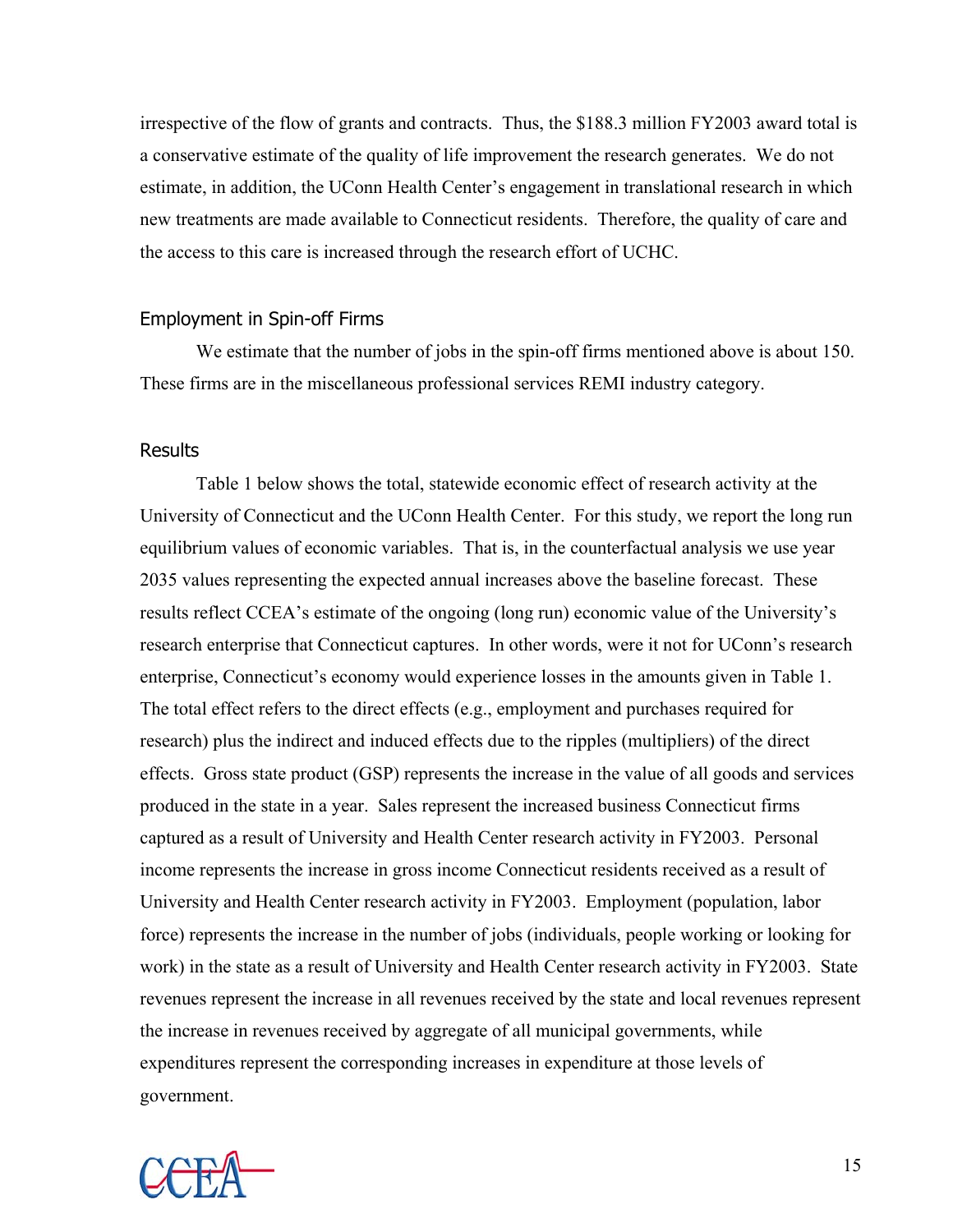# Table 1: Economic Impact of UConn & UCHC Research

| Economic Variable                | Annual Increase | Net Present Value |
|----------------------------------|-----------------|-------------------|
| GSP (2001 million\$)             | \$397.3         | \$5,479           |
| Sales (2001 million\$)           | \$596.2         | \$7,821           |
| Personal Income (2001 million\$) | \$282.8         | \$3,813           |
| Employment (Jobs)                | 5,113           | <b>NA</b>         |
| Population (Individuals)         | 8,769           | NA                |
| Labor Force (Individuals)        | 6,093           | <b>NA</b>         |

 The net present value for monetary variables represents the discounted present value (at 5%) of the stream of values each year of the study period (2003 through 2035). In other words, over 33 years, the net present value of GSP is \$5.48 billion meaning UConn's research activity creates this much new value added in Connecticut in today's money terms. For reference (order of magnitude comparison), Connecticut's GSP in 2003 was \$172.4 billion (the latest official 'prototype' figure from BEA) and Connecticut's personal income in 2003 was \$150.8 billion (same source). Connecticut's employment in 2003 was approximately 1.62 million people.

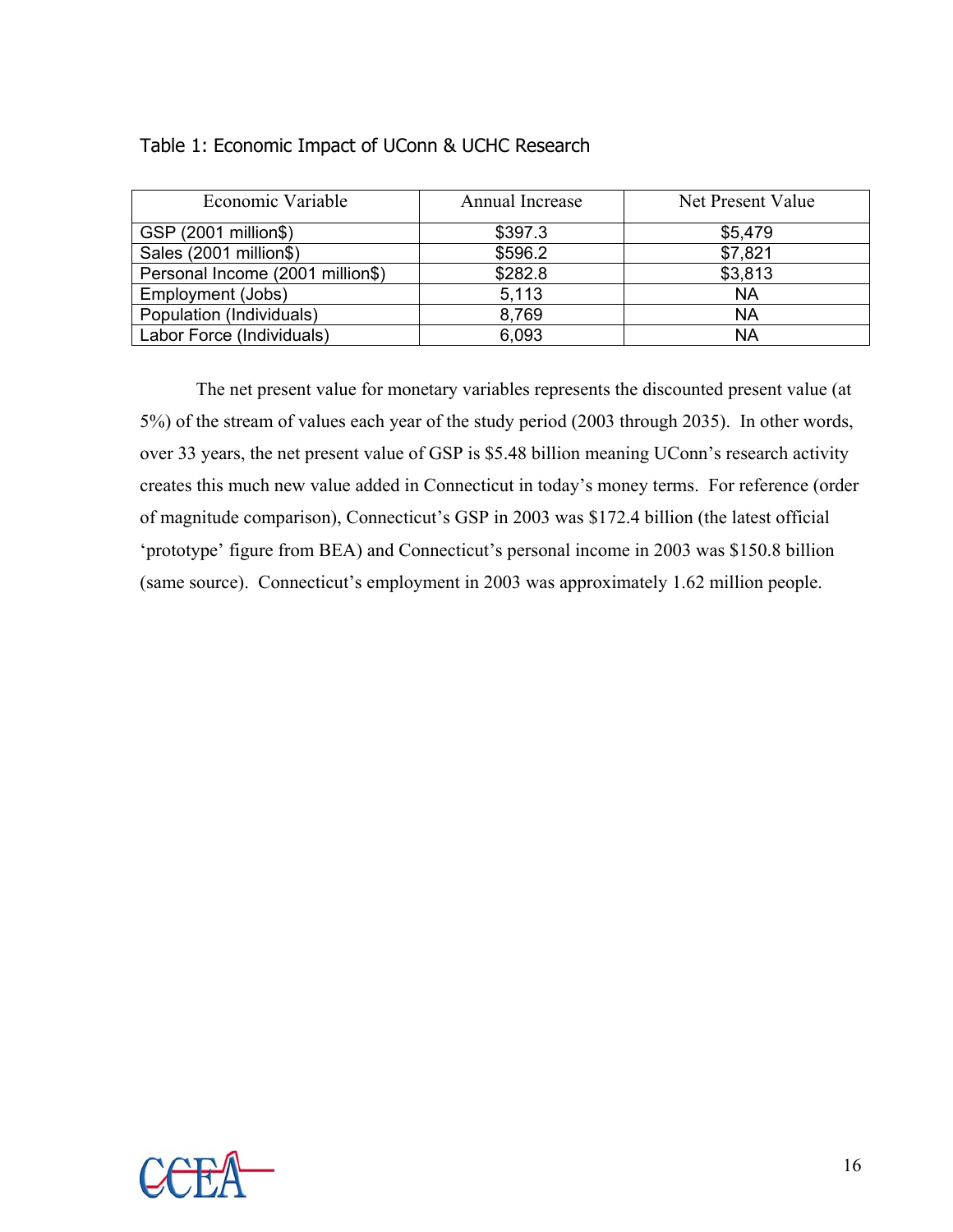Figures 1 and 2 display the time paths of the above variables from 2003 through 2035. These plots represent the dynamic response of the Connecticut economy to the counterfactual absence of research activity at UConn and UCHC. Figure 1 displays the time paths of gross state product, personal income and sales. The positive numbers represent what Connecticut





would lose were it not for the UConn and UCHC research enterprise. There is a gradual rise in each variable, but sales (industrial output) rises faster than GSP and personal income. This is due to the dominant effect of business-to-business activity as a result of the UConn and UCHC research enterprise. The horizontal axis represents the baseline Connecticut economy with current UConn and UCHC research activity; therefore, distances above the horizontal axis represent changes from the baseline forecast of the Connecticut economy reflecting the magnitude of the counterfactual loss of the UConn and UCHC research enterprise. The interpretation is then that these time series represent the value over time of UConn and UCHC research at current levels (assuming the FY2003 external funding level continues indefinitely in inflation adjusted terms into the future) to the Connecticut economy.

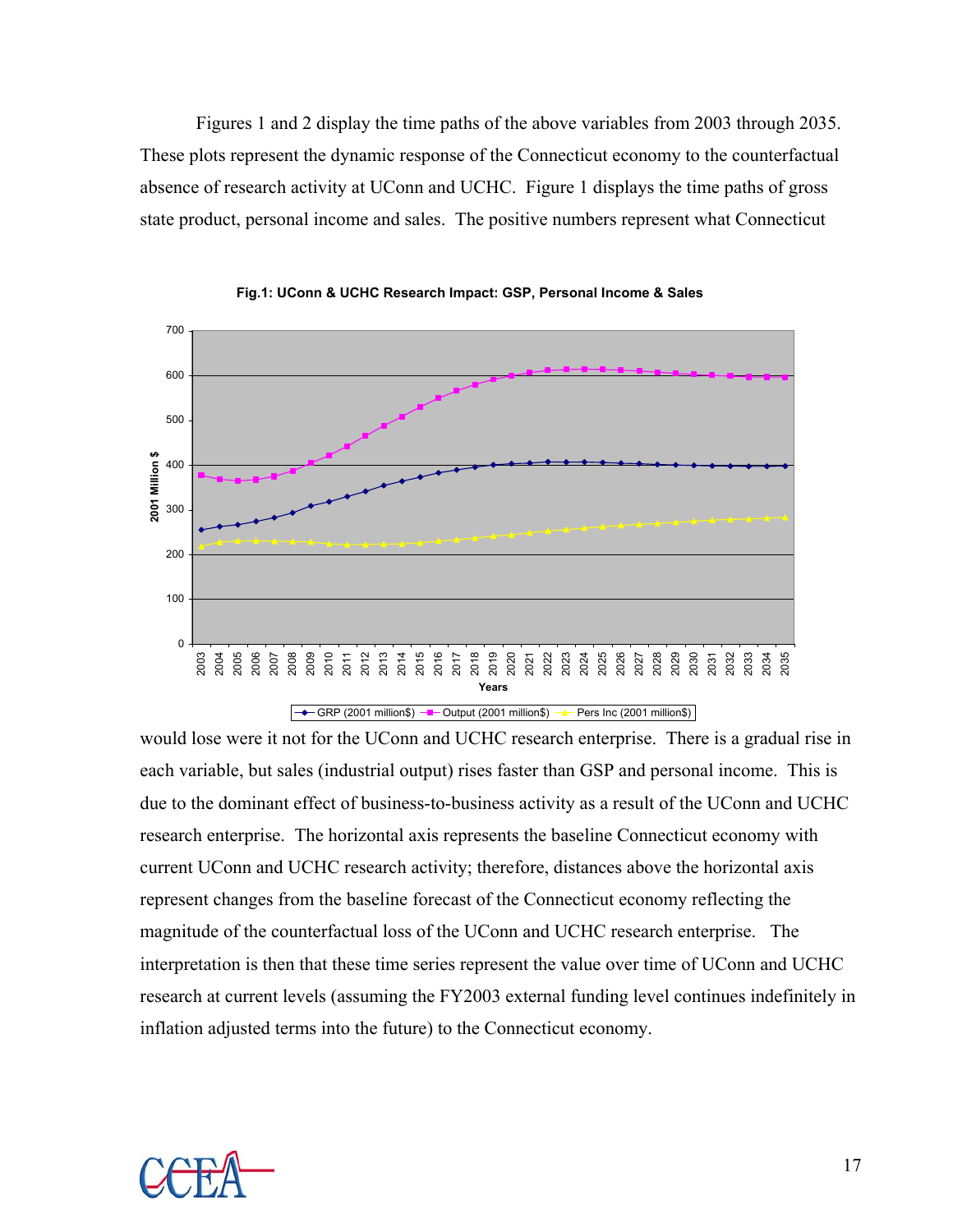The interpretation is then that these time series represent the value over time of UConn and UCHC research at current levels (assuming the FY2003 external funding level continues indefinitely in inflation adjusted terms into the future) to the Connecticut economy.

 Figure 2 depicts employment (new jobs), new population and increases in the labor force relative to the baseline forecast of the Connecticut economy. Population rises rapidly in the first few years because of the dominant effect of the amenity value or quality of life enhancing value of UConn and UCHC research.



**Fig. 2: UConn & UCHC Research Impact: Jobs, Population & Labor Force** 

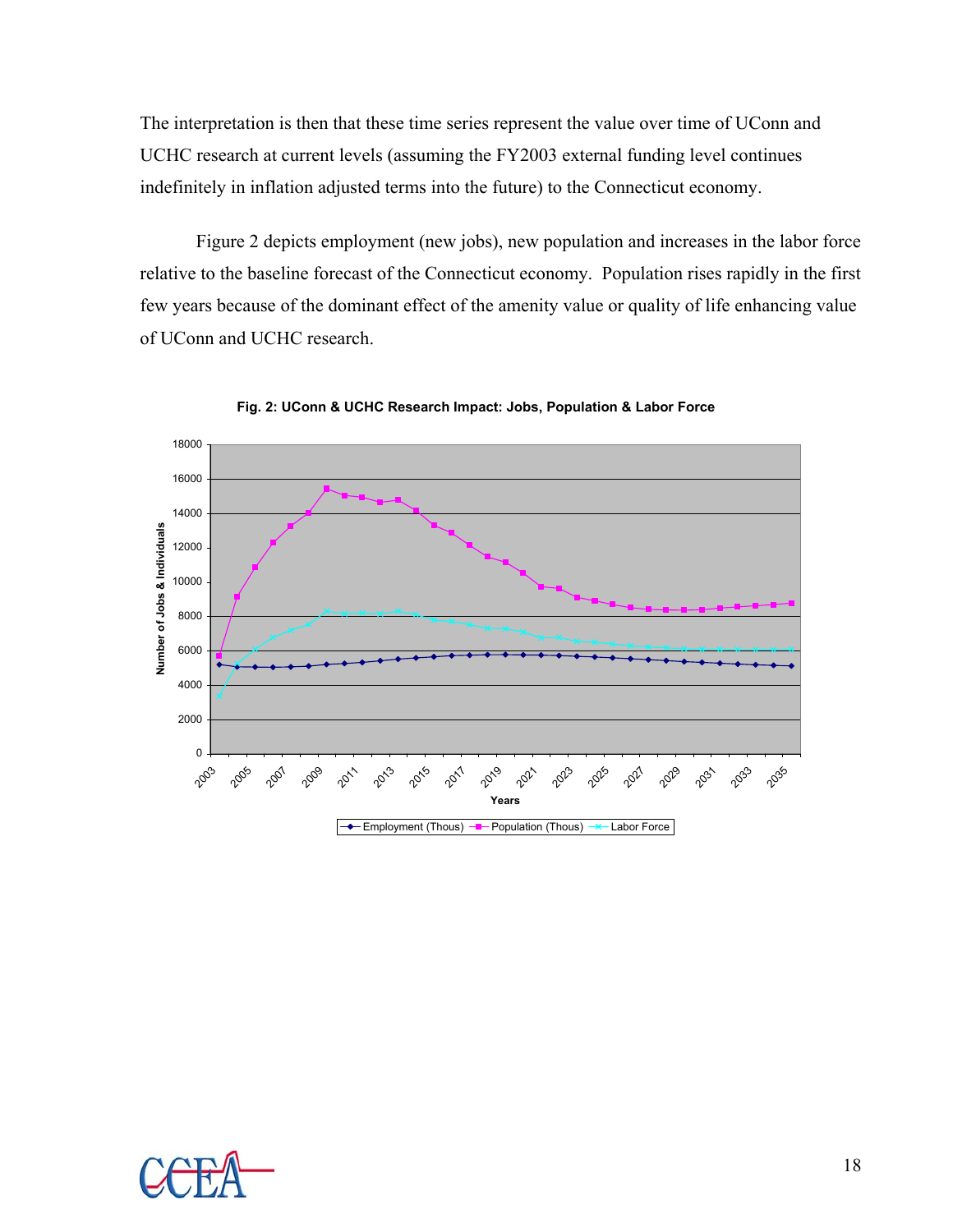### **Conclusion**

Research at UConn and UCHC has a significant impact on Connecticut's economy. More than \$188 million in external funding flowed into the UConn and UCHC research programs in FY2003. This flow of funds in large measure leverages the graduate programs at UConn and UCHC that in turn employ faculty and graduate students, as well as administrative and support staff in the research enterprise. Through multiplier effects across the state, these funds create more than 5,113 jobs and add \$397 million in new GSP and \$283 million in new personal income in the long run. That is, absent UConn and UCHC research activity, Connecticut would experience reduced employment levels form now on of about 5,113 jobs each year in the long run. Similarly, absent UConn and UCHC research activity, Connecticut would experience reduced gross state product and personal income levels form now on of about \$397 million in GSP and \$283 million in personal income each year in the long run.

 More than these hard numbers, research activity at UConn and UCHC enriches the educational experience of undergraduate and graduate students alike. It makes them purveyors of new ideas in industry, government, and the arts. Were it not for the UConn and UCHC research enterprise, the graduate program at the University of Connecticut would largely disappear and fundamentally change the character of the University and its contribution to the state and the nation. Thus, external research funding in large measure leverages the UConn and UCHC graduate programs, brings in tuition money (\$94 million), employs graduate students (they spend about \$46 million), and creates spin-off firms (about 150 new jobs).

 Research activity at UConn and UCHC enriches the lives of workers in the research enterprise and those in Connecticut-based spin-off firms. It benefits Connecticut firms that use technologies developed at UConn and UCHC. In turn, Connecticut becomes a more attractive place to live and work and for businesses to locate and expand because of the high quality and availability of Connecticut's educated workforce. In short, the research enterprise at UConn and UCHC makes Connecticut a more competitive state in the increasingly knowledge-based global economy.

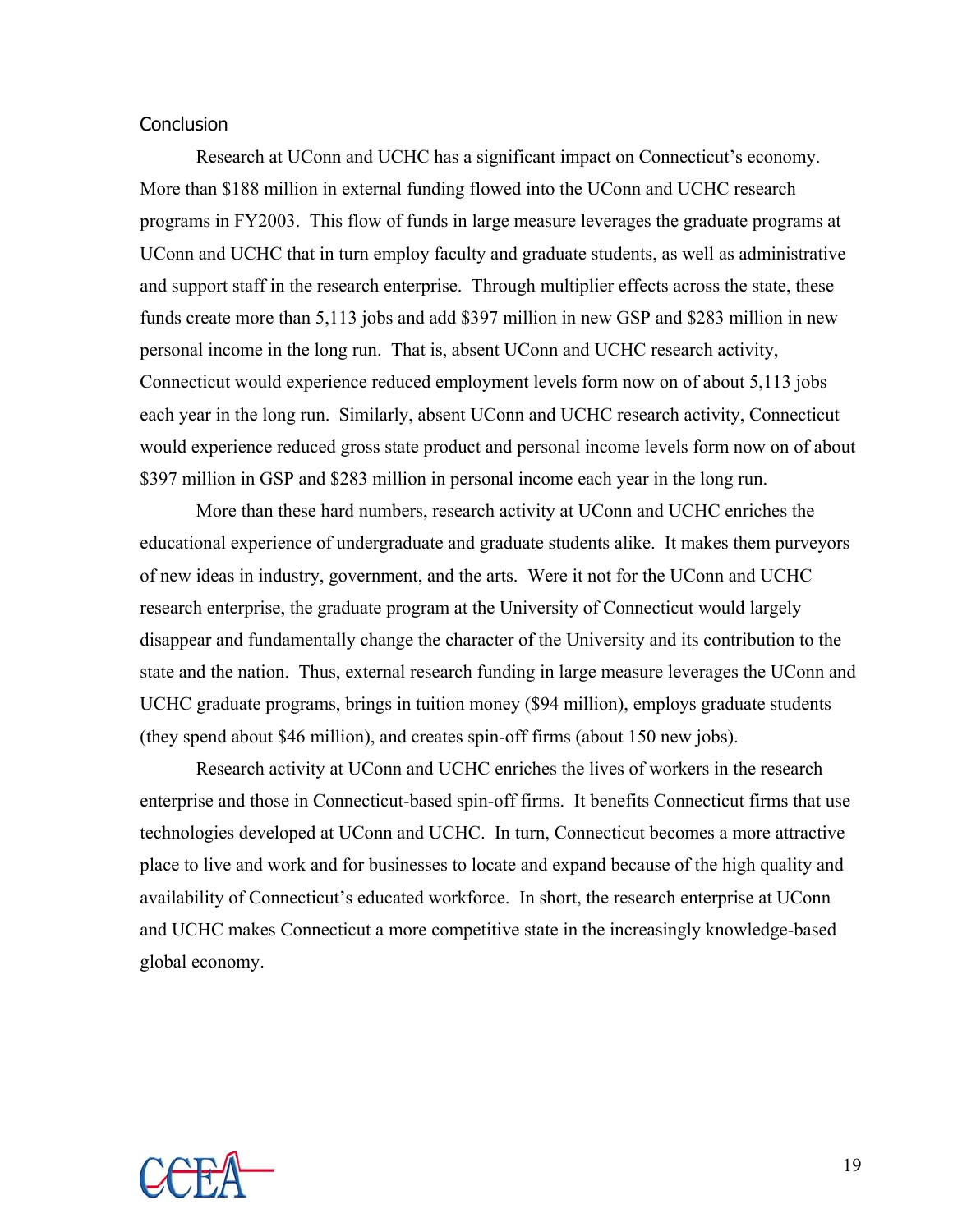Appendix: The REMI Model

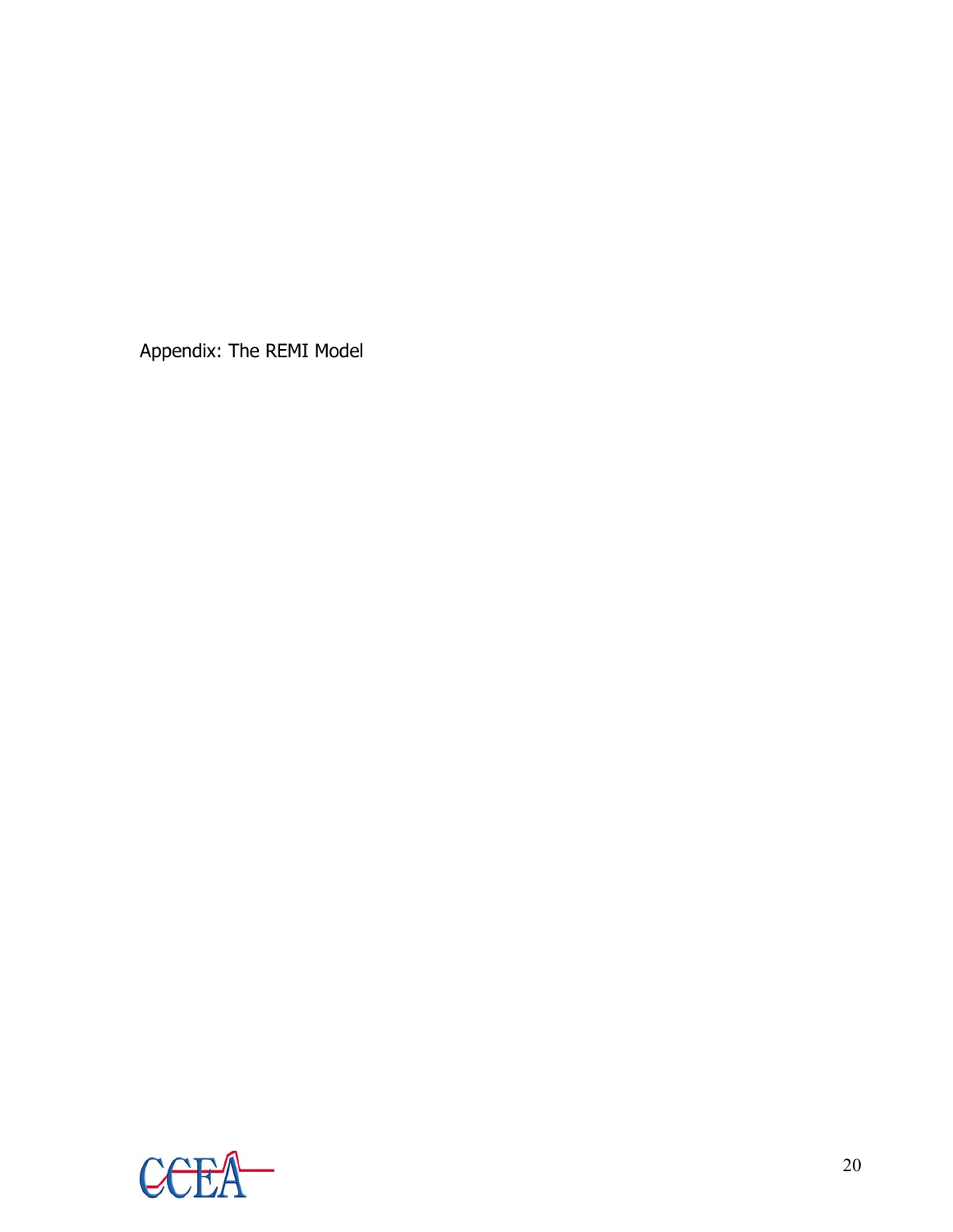### **The REMI Model**

The Connecticut REMI model is a dynamic, multi-sector, regional model developed and maintained for the Connecticut Center for Economic Analysis by Regional Economic Models, Inc. of Amherst, Massachusetts. This model provides detail on all eight counties in the State of Connecticut and any combination of these counties. The REMI model includes all of the major inter-industry linkages among 466 private industries, aggregated into 49 major industrial sectors. With the addition of farming and three public sectors (state and local government, civilian federal government, and military), there are 53 sectors represented in the model for the eight counties.

The REMI model is based on a nationwide *input-output* (I/O) model that the U.S. Department of Commerce (DoC) developed and continues to maintain. Modern input-output models are largely the result of groundbreaking research by Nobel laureate Wassily Leontief. Such models focus on the inter-relationships between industries and provide information about how changes in specific variables—whether economic variable such as employment or prices in a certain industry or other variables like population affect factor markets, intermediate goods production, and final goods production and consumption.

The REMI Connecticut model scales the U.S. I/O "table" results according to traditional regional relationships and current conditions, allowing the relationships to adapt at reasonable rates to changing conditions. Listed below are some salient structural characteristics of the REMI model:

- REMI determines consumption on an industry-by-industry basis, and models real disposable income in Keynesian fashion, i.e., with prices fixed in the short run and GDP (Gross Domestic Product) determined solely by aggregate demand.
- The demand for labor, capital, fuel, and intermediate inputs per unit of output depends on relative prices of inputs. Changes in relative prices cause producers to substitute cheaper inputs for relatively more expensive inputs.

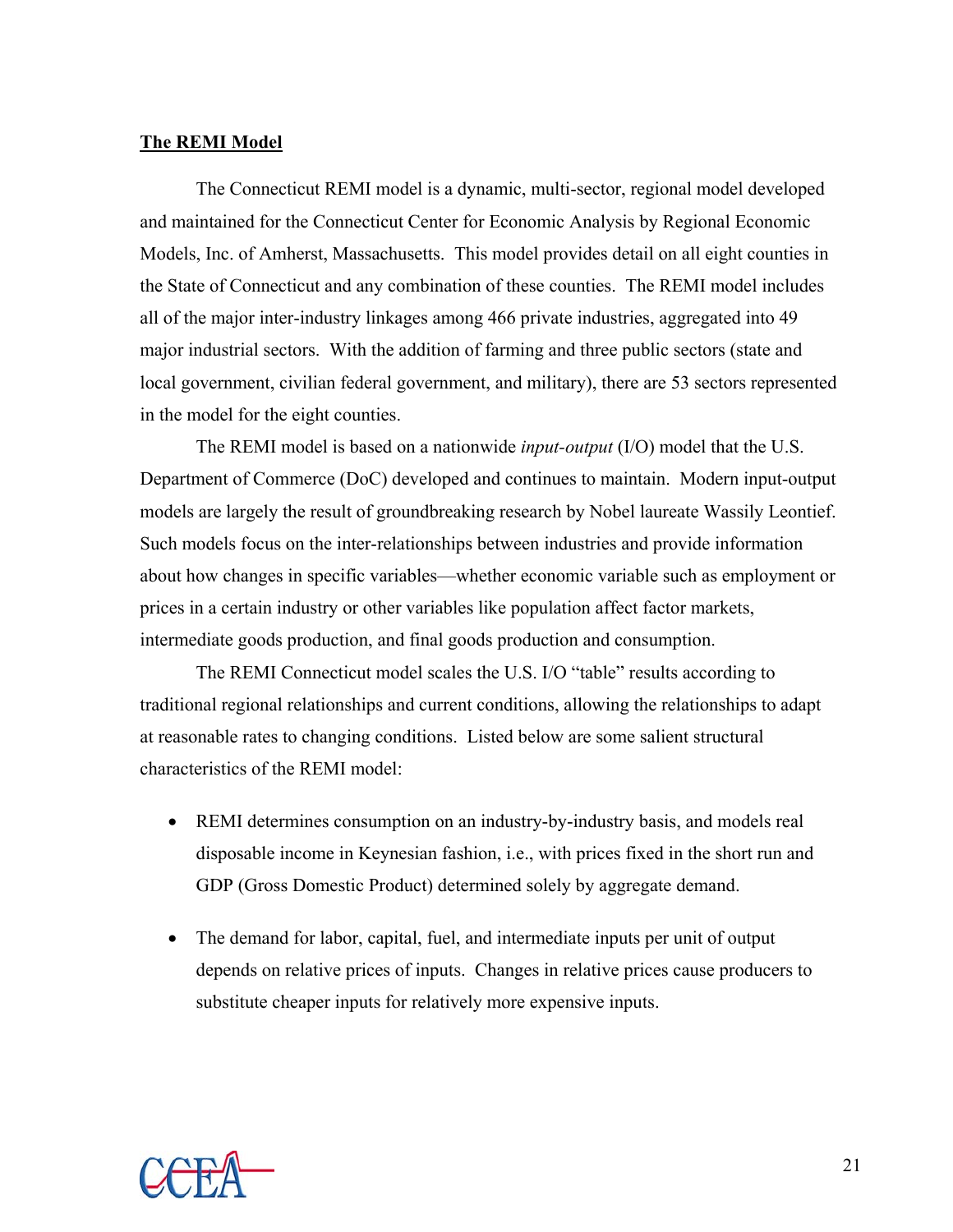- Supply and demand for labor in a sector determine the wage level, and these characteristics are factored by regional differences. The supply of labor depends on the size of the population and the size of the workforce.
- Migration—that affects population size—depends on real after-tax wages as well as employment opportunities and amenity value in a region relative to other areas.
- Wages and other measures of prices and productivity determine the cost of doing business. Changes in the cost of doing business will affect profits and/or prices in a given industry. When the change in the cost of doing business is specific to a region, the share of local and U.S. market supplied by local firms will also be affected. Market share and demand determine local output.
- "Imports" and "exports between states are related to relative prices and relative production costs.
- Property income depends only on population and its distribution adjusted for traditional regional differences, *not* on market conditions or building rates relative to business activity.
- Estimates of transfer payments depend on unemployment details of the previous period, and total government expenditures are proportional to population size.
- Federal military and civilian employment is exogenous and maintained at a *fixed* share of the corresponding total U.S. values, unless specifically altered in the analysis.

Because the variables in the REMI model are all related, a change in any one variable affects many others. For example, if wages in a certain sector rise, the relative prices of inputs change and may cause the producer to substitute capital for labor. This changes demand for inputs, which affects employment, wages, and other variables in those industries. Changes in employment and wages affect migration and the population level that in turn affect other employment variables. Such chain-reactions continue in time across all sectors in the model. Depending on the analysis performed, the nature of the chain of events cascading through the